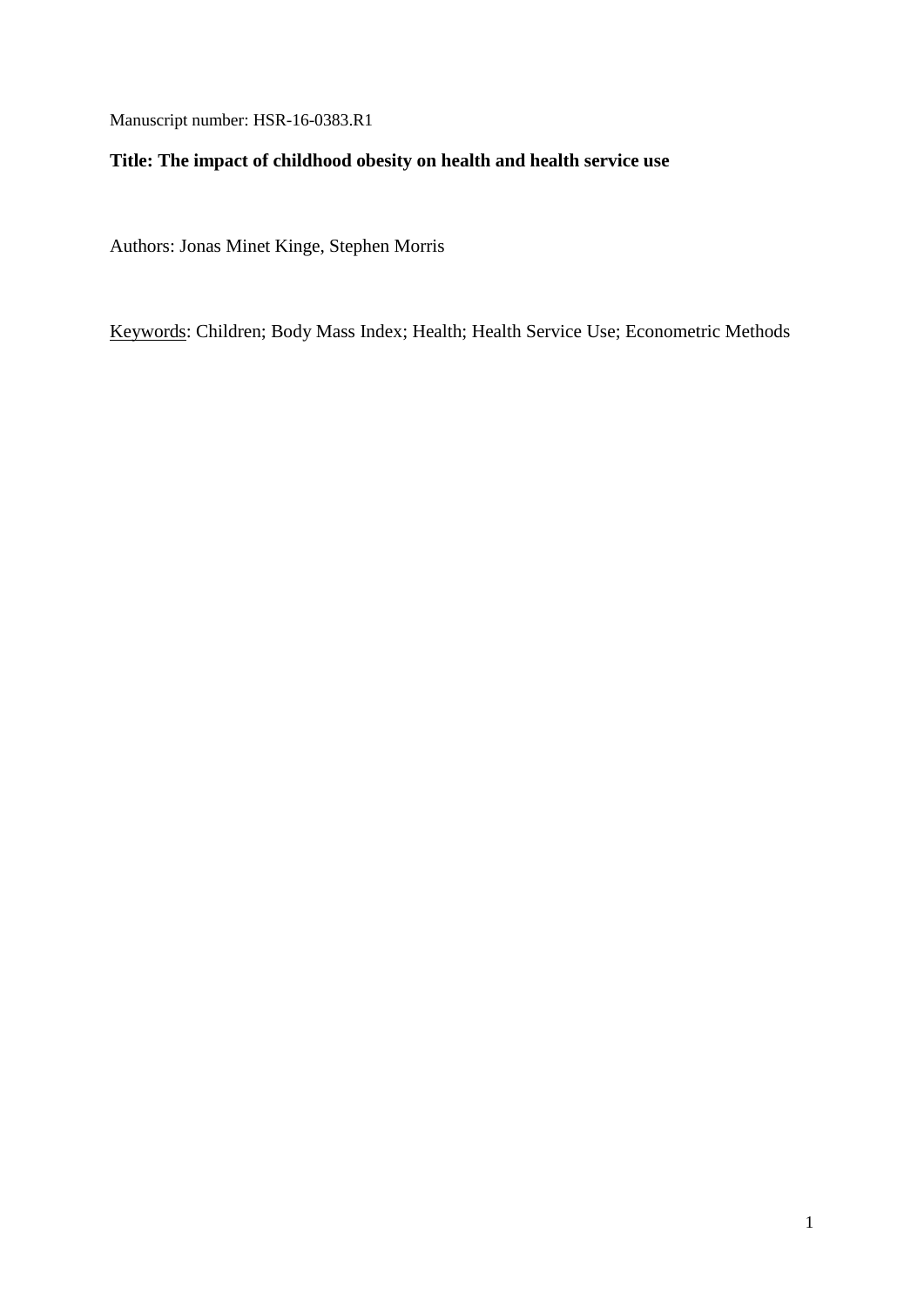Corresponding author: **Jonas Minet Kinge** Degree: PhD Affiliations: Department of Health & inequality, Norwegian Institute of Public Health Department of Health Management and Health Economics, University of Oslo Address: Norwegian Institute of Public Health, Pb 4404 Nydalen, 0403 Oslo, Norway Phone: Tlf: + 47 21078014 Email: [Jonas.minet.kinge@fhi.no](mailto:Jonas.minet.kinge@fhi.no)

# **Stephen Morris**

Degree: PhD Affiliation: Department of Applied Health Research Address: 1-19 Torrington Place, London, WC1E 7HB, UK Phone: Tel: +(0)20 7679 5613 Email: [steve.morris@ucl.ac.uk](mailto:steve.morris@ucl.ac.uk)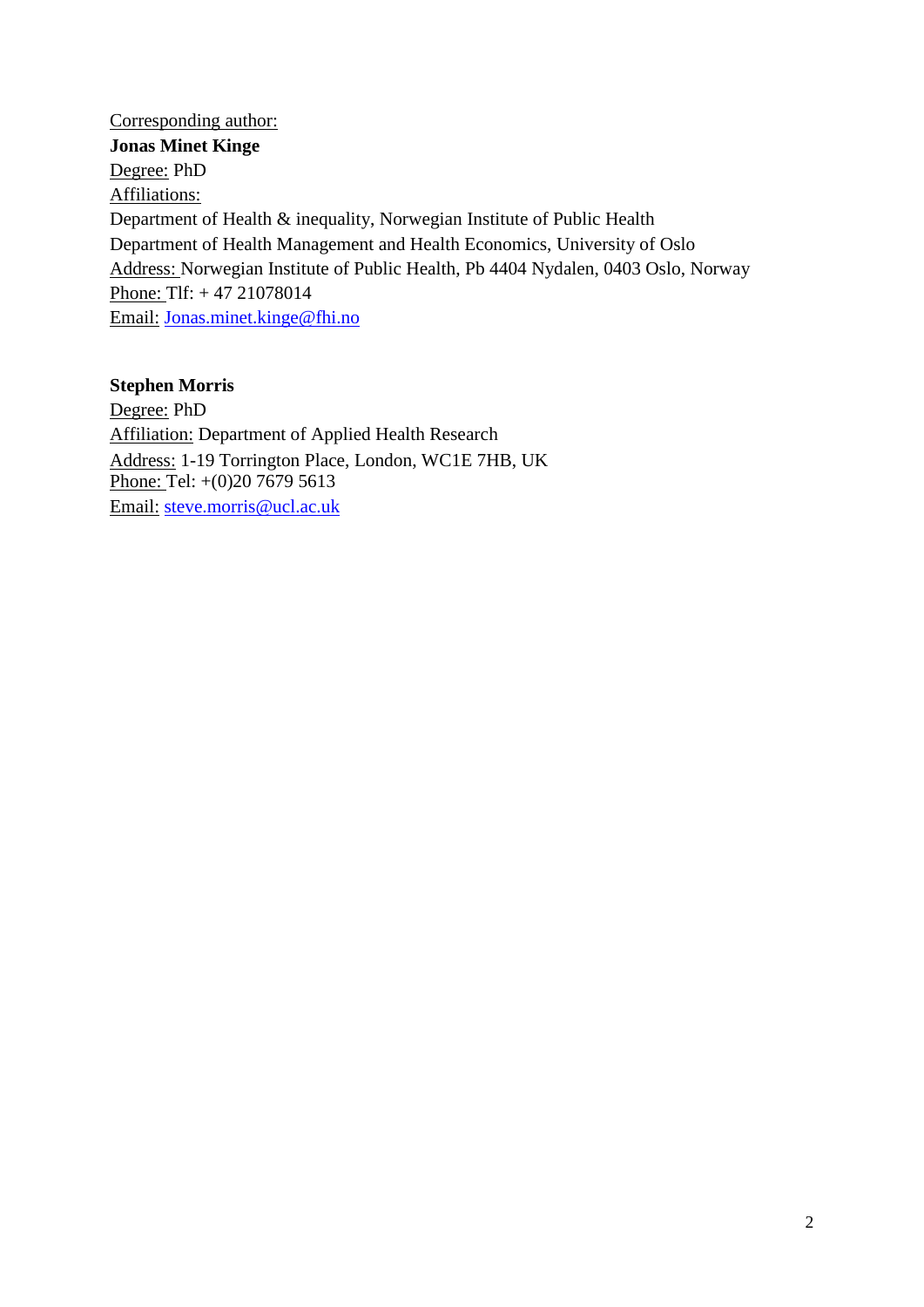### Abstract:

Objective: To test the impact of obesity on health and healthcare use in children, by the use of various methods to account for reverse causality and omitted variables.

Data sources/study setting: Fifteen rounds of the *Health Survey for England* (1998-2013), which is representative of children and adolescents in England.

Study design: We use three methods to account for reverse causality and omitted variables in the relationship between BMI and health/health service use: regression with individual, parent and household control variables; sibling fixed effects; and, instrumental variables based on genetic variation in weight.

Data collection/extraction methods: We include all children and adolescents aged 4-18 years old.

Principal findings: We find that obesity has a statistically significant and negative impact on self-rated health and a positive impact on health service use in girls, boys, younger children (aged 4-12) and adolescents (aged 13-18). The findings are comparable in each model in both boys and girls.

Conclusions: By using econometric methods we have mitigated several confounding factors affecting the impact of obesity in childhood on health and health service use. Our findings suggest that obesity has severe consequences for health and health service use even among children.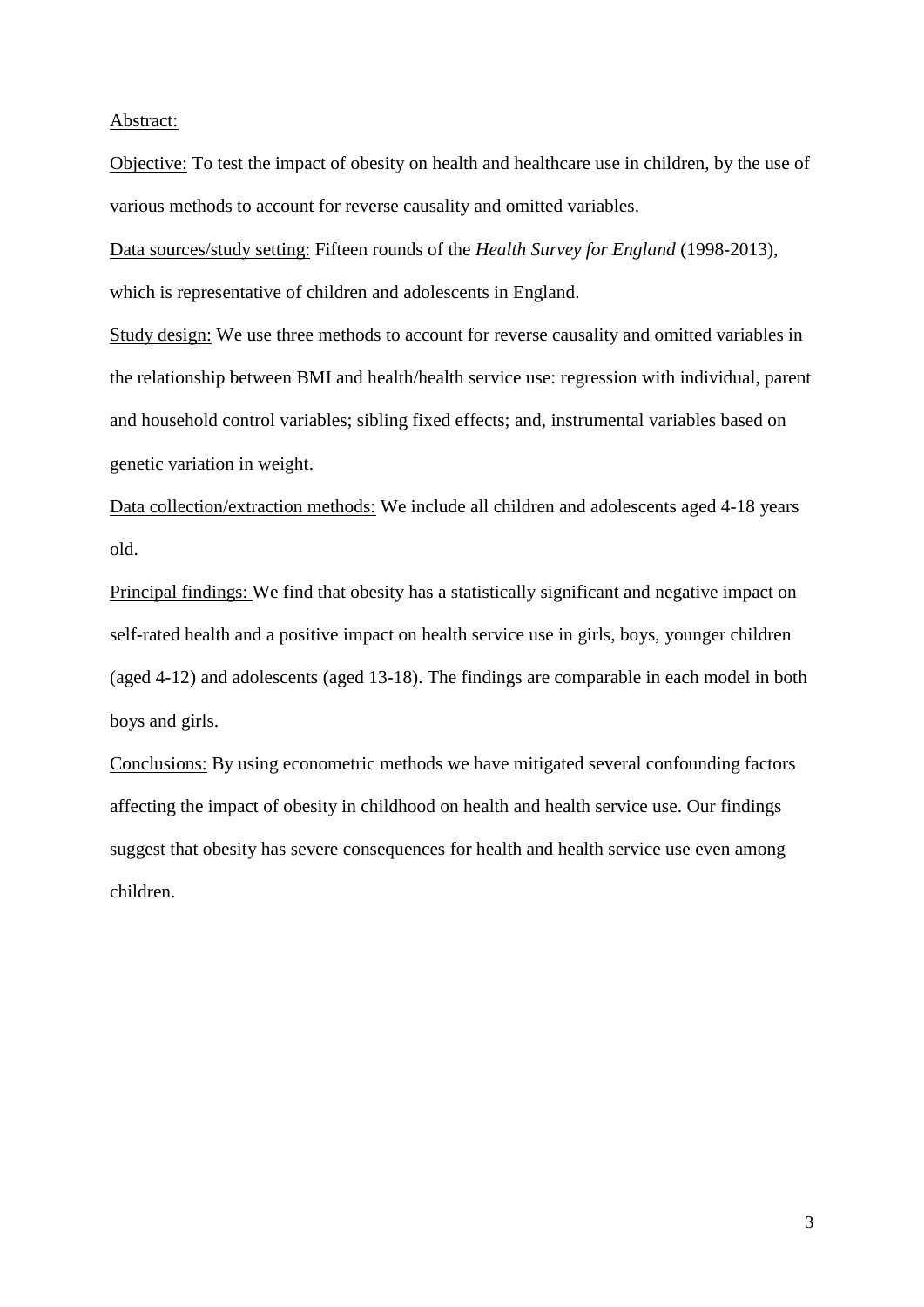### Introduction

Many studies have found that adult obesity accounts for a substantial proportion of health care costs [\(Bierl et al., 2013\)](#page-21-0). However, an important question is whether obesity in childhood has consequences for health and health care expenditures when the children are still young. Several studies shows significant negative associations between youth obesity and various measures of health [\(Tsiros et al., 2009\)](#page-23-0). These studies consistently report that, compared with normal weight, obese youths have lower health-related quality of life, lower self-assessed general health (SAH), lower self-esteem and more chronic conditions [\(Tsiros et al., 2009,](#page-23-0) [Skinner et al., 2008,](#page-23-1) [Griffiths et al., 2010\)](#page-21-1). However, evidence of the impact of childhood obesity on costs while the children are still young is ambiguous [\(John et al., 2010,](#page-22-0) [John et al.,](#page-22-1)  [2012\)](#page-22-1).

Although obesity in adults has been shown to translate into substantial health care utilization and expenditures [\(Bierl et al., 2013,](#page-21-0) [Cawley and Meyerhoefer, 2012\)](#page-21-2), the same cannot be said for children and adolescents. Findings based on US data are mixed about the impact of childhood obesity on health service use. Two studies found excess overall health care costs in obese children compared with overweight adolescents aged 12-18 [\(Buescher et al., 2008\)](#page-21-3) and in children/adolescents aged 8-19 [\(Finkelstein and Trogdon, 2008\)](#page-21-4). [Monheit et al. \(2009\)](#page-22-2) used data on adolescents aged 12-19 and found significant positive associations between overweight and health care expenditures in girls, but not boys. Significant associations have also been found between child obesity and outpatient visits, prescription drug use and emergency room visits in children aged 6-19 [\(Trasande and Chatterjee, 2009\)](#page-23-2). Conversely [Johnson et al. \(2006\)](#page-22-3) looked at children aged 4-17 and did not find significantly increased health care utilization associated with obesity. [Skinner et al. \(2008\)](#page-23-1) found a negative association between obesity and SAH in children aged 6-17, but did not find any significant

4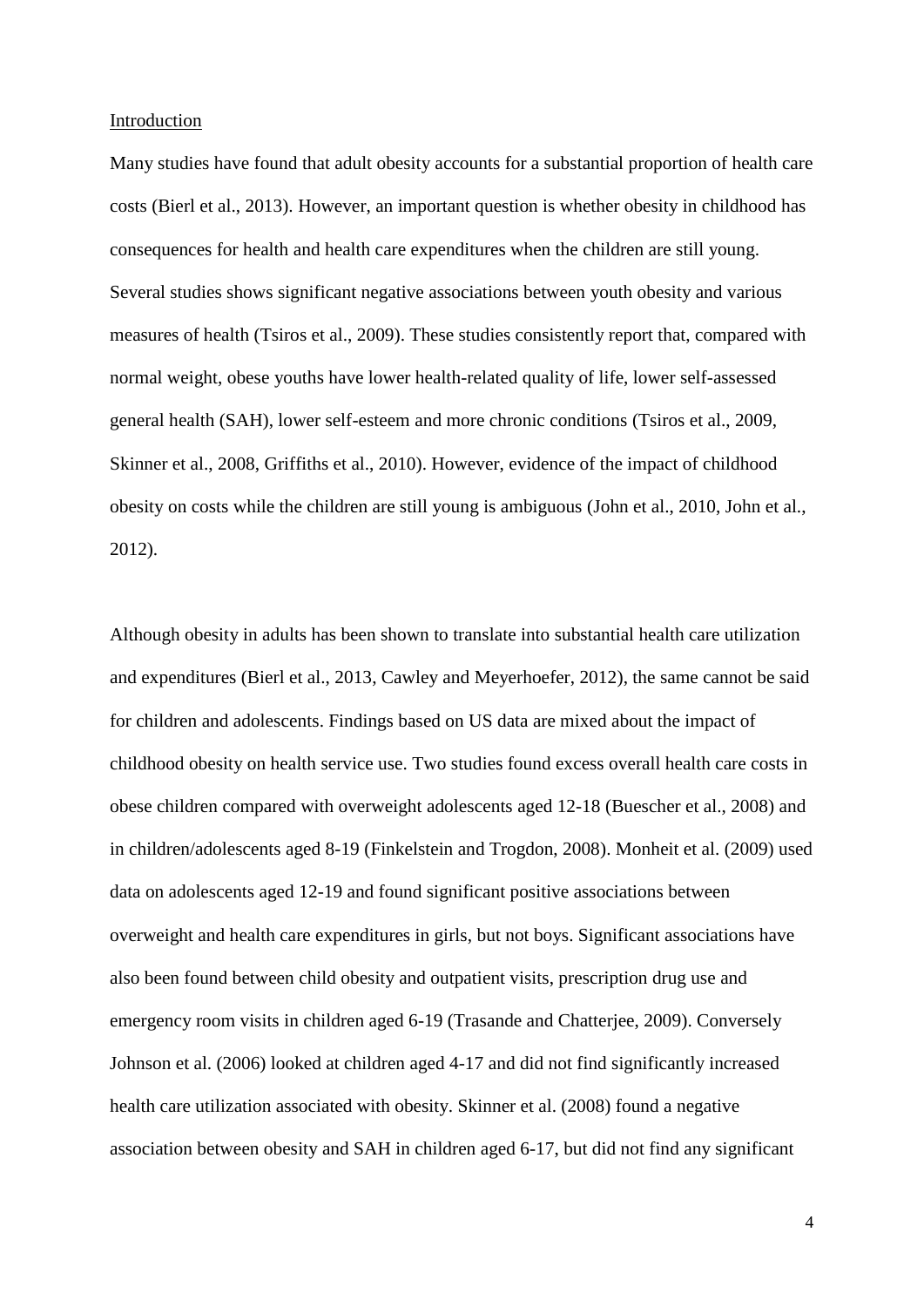relationship between obesity and expenditures for these children. Evidence from other countries like Canada also suggests no differences in physician costs between normal-weight and overweight/obese young people aged 12-17 years [\(Janssen et al., 2009\)](#page-22-4). Conversely, evidence from Australia suggests that children who were overweight or obese at age 4 to 5 had higher pharmaceutical and non-hospital medical care costs during the following 5 years compared with normal-weight children [\(Au, 2012\)](#page-21-5).

The above studies measured the association between BMI and health and health service use. These are less useful for establishing causality, as there might be four reasons why obesity, health, and health service use may be correlated:

- i. *Causal impact*. Obesity has a negative impact on health and a positive impact on health service use. Obesity may directly impair health as it is an important risk factor for a number of diseases in children including diabetes (high fasting plasma glucose levels), heptic steatosis, sleep apnea, orthopaedic conditions, and hypertension [\(Juonala et al., 2011,](#page-22-5) [Skinner et al., 2008,](#page-23-1) [Rashid and Roberts, 2000,](#page-23-3) [Wing et al., 2003,](#page-24-0) [Poussa et al., 2003\)](#page-22-6). The impaired health status increases health service use as the obese are more likely to utilize health services to manage these conditions. In addition, obesity may directly increase health care use as obese children might be prescribed lifestyle interventions and appetite-suppressing drugs for weight reduction[\(National Institute for Health and Clinical Excellence \(NICE\),](#page-22-7)  [2014\)](#page-22-7).
- ii. *Simultaneity*. Health and health care affect obesity, e.g., a number of underlying health conditions in childhood can result in reduced appetite and weight loss [\(Rabbett et al., 1996,](#page-23-4) Fryar and [Ogden, 2009,](#page-21-6) [Picton, 1998,](#page-22-8) [Soliman et al., 2009,](#page-23-5) [Aukett et al., 1986\)](#page-21-7). Some interventions, e.g., lifestyle interventions, may reduce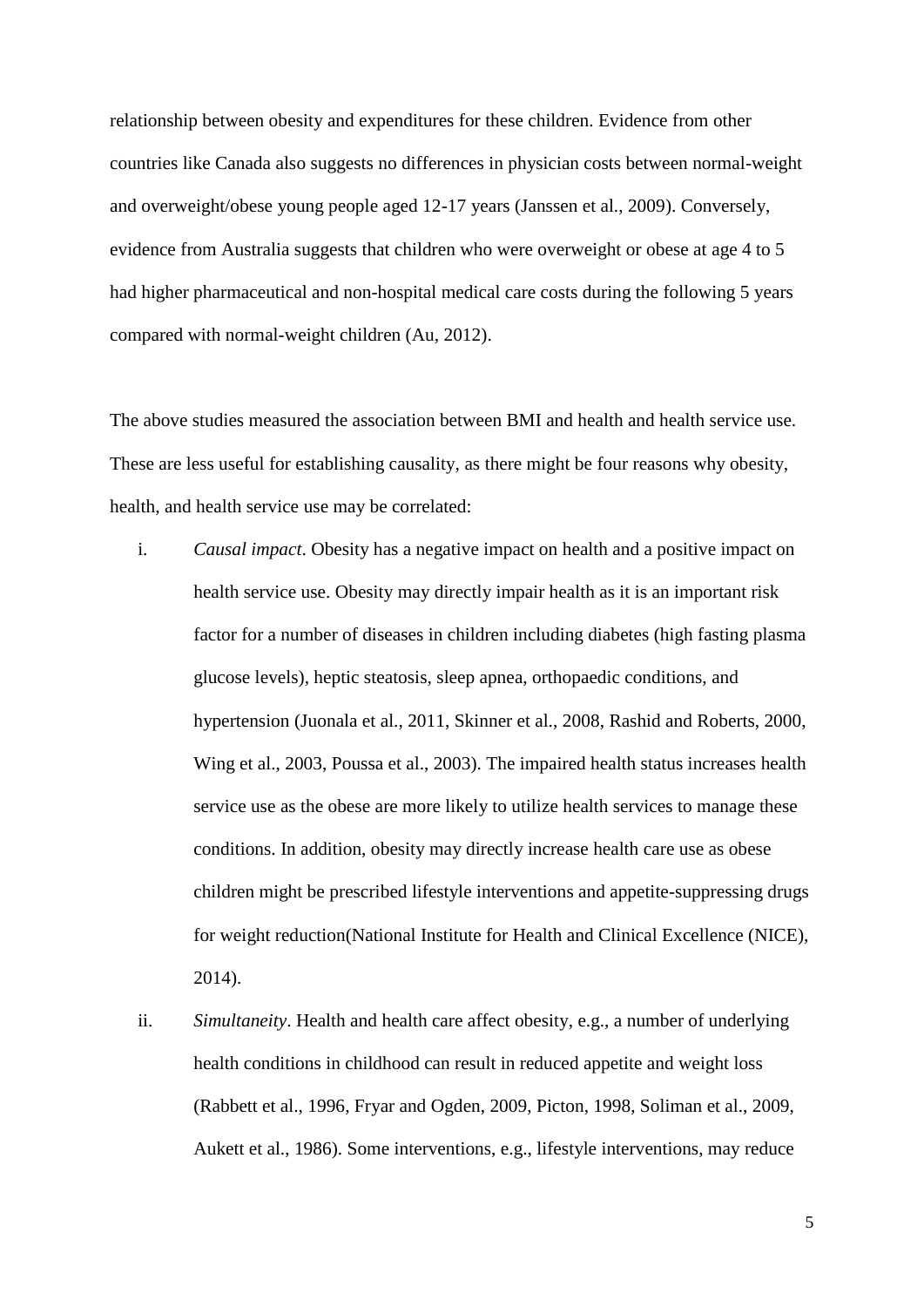weight [\(Young et al., 2007\)](#page-24-1). Conversely, common childhood diseases like asthma might lead to reduced physical activity and consequently higher BMI. There are drugs that cause weight gain, for example, psychotropic medicines [\(National](#page-22-9)  [Institute of Mental Health, 2008\)](#page-22-9).

- iii. *Omitted variables*. There might be other variables that affect obesity, health and health service use. For example, parents are likely to play a large role in deciding the health care use of their children, thus parental characteristics like time preference, which is correlated with BMI [\(Komlos et al., 2004,](#page-22-10) [Borghans and](#page-21-8)  [Golsteyn, 2006,](#page-21-8) [Smith et al., 2005\)](#page-23-6), may influence health service consumption [\(Jones,](#page-22-11) 2000, [Murphy, 1987,](#page-22-12) [Coffey, 1983\)](#page-21-9).
- iv. *Measurement error.* Obesity may be measured systematically with bias due to unobserved factors that are correlated with health or health service use.

The aim of this study is to measure the first effect – the impact of obesity on health and health service use. To achieve this we apply three strategies, where each method has strengths and weaknesses, and compare the results. First, we account for omitted variables in regressions by including a number of covariates. An issue with this method is that there are a number of unobserved variables that might affect both health and BMI, which we may not be able to control for in regressions. Second, we use sibling-fixed effects (FE) to account for the influence of all factors that are shared between siblings. Although this strategy might account for omitted variables, it does not eliminate reverse causality. Third, we use an instrumental variables framework that has the potential to remove both reverse causality and omitted variables. However, this depends on the validity of the instrument, which is discussed in detail below.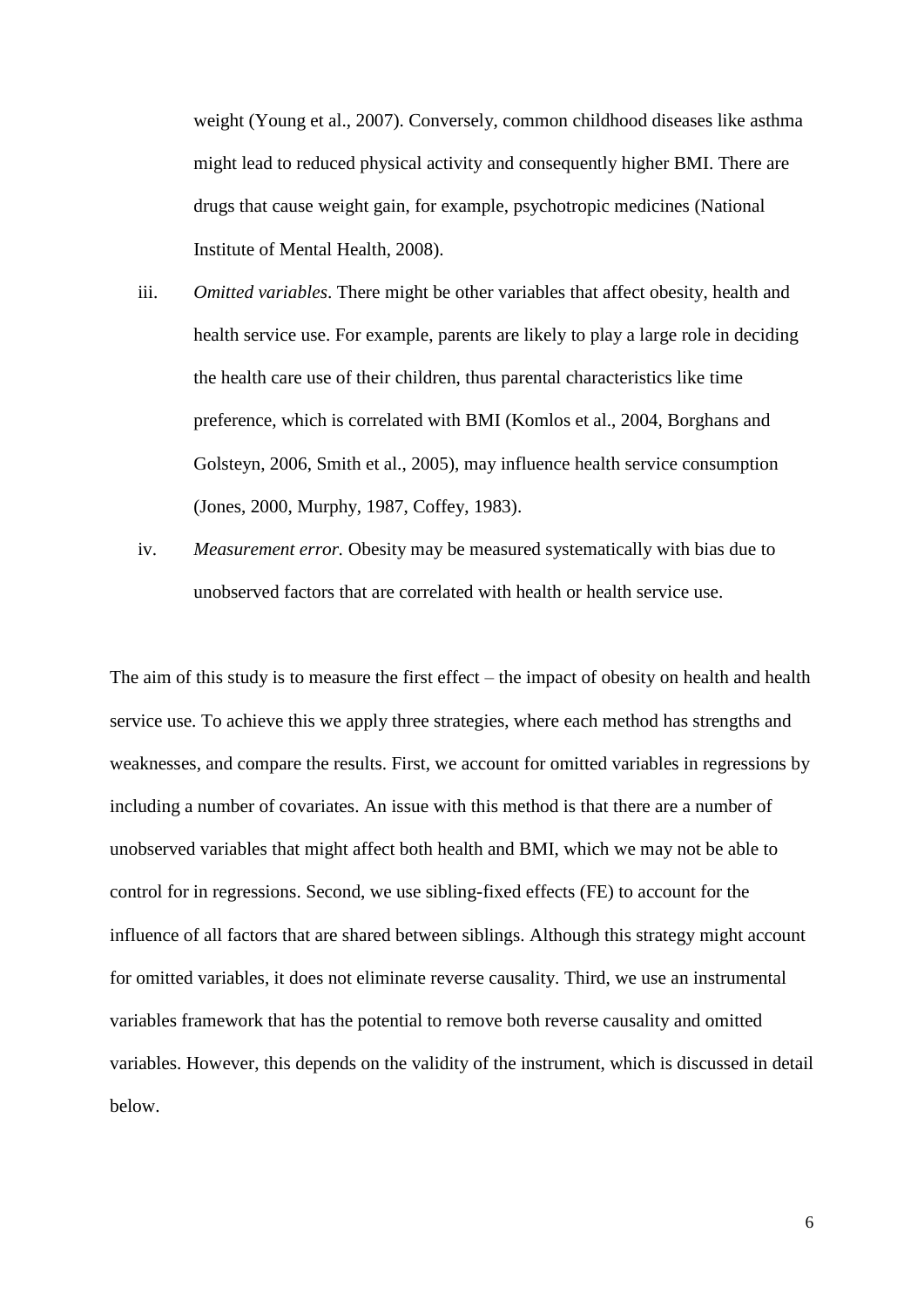To measure the health of children we use SAH. This measure is commonly applied in economic research on child health, but also in other fields [\(Currie and Stabile, 2003,](#page-21-10) [Currie et](#page-21-11)  [al., 2007,](#page-21-11) [Case et al., 2002,](#page-21-12) [Skinner et al., 2008\)](#page-23-1). SAH is essentially subjective, however it has been shown to be a strong predictor of future functional mobility, mortality and health service use [\(Van Doorslaer and Gerdtham, 2003,](#page-23-7) [Idler and Kasl, 1995,](#page-21-13) [Nielsen, 2013\)](#page-22-13). To measure health service use we use measures of doctor utilization and medication use, as these services are likely to account for the majority of contacts in children [\(Buescher et al., 2008\)](#page-21-3).

### Data and variables

#### *Data source*

The analysis is based on data from fifteen rounds (1998-2013) of the *Health Survey for England* (HSE) [\(National Centre for Social Research and Department of Epidemiology and](#page-22-14)  [Public Health University College London \(UCL\), 1997 -](#page-22-14) 2013). The HSE is a repeated crosssectional survey, which draws a different sample of nationally representative individuals living in England each year.

All adults (16+) within the household (up to a maximum of 10) are eligible for interview, plus up to 2 children (0-15). The interviewer randomly selects the children to interview in a household with more than 2 children. For children aged 0-12, parents answer on behalf of the child and the child is present.

## *Dependent variables*

In each round of the HSE the interviewer asked parents about the health of their children (or asks the adolescents themselves in the case of 13-18 years olds): "*How is your health in*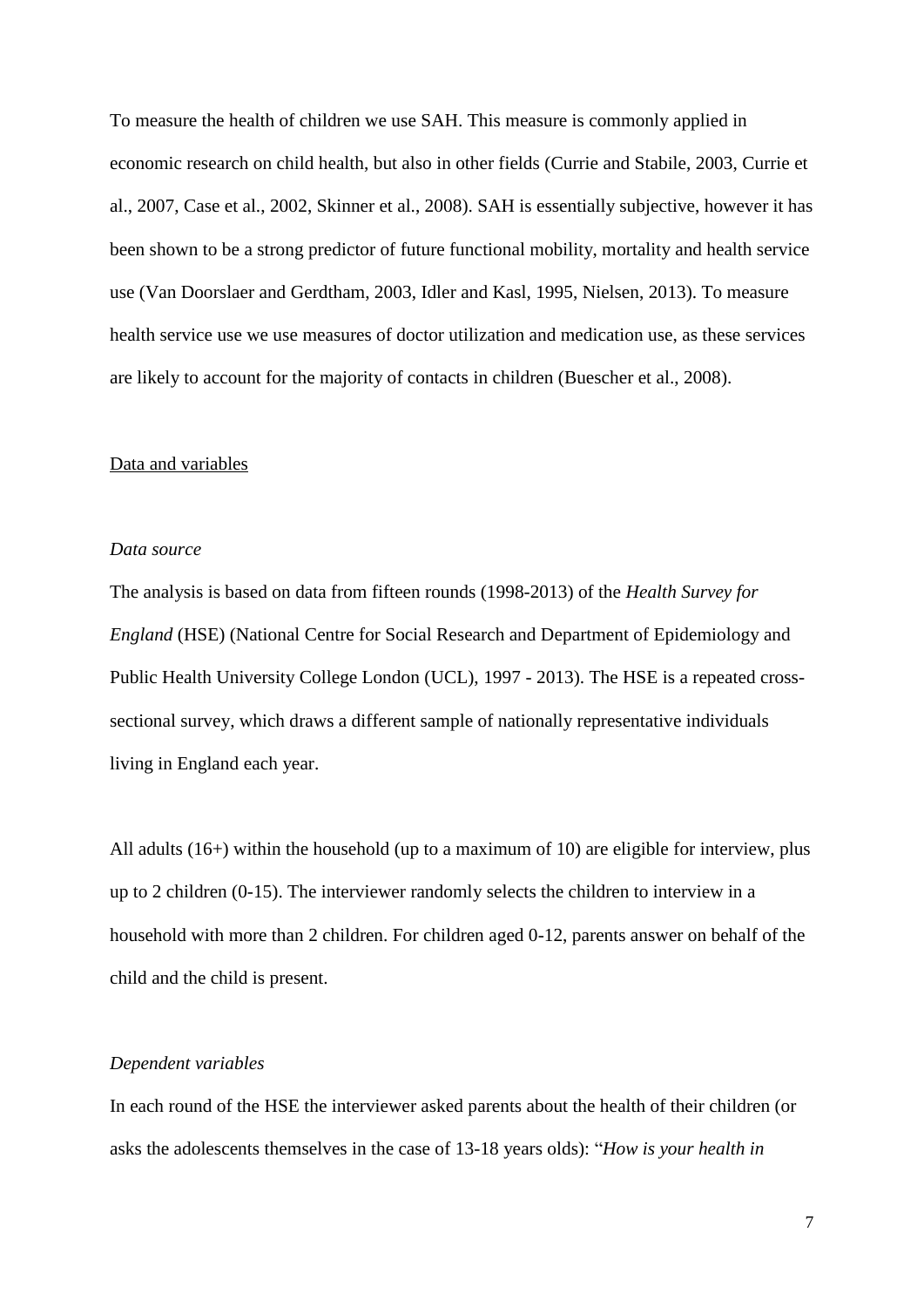*general?".* The possible responses are on the following ordinal scale with percentage of children in each response category: Very good (56.2%), Good (37.3%), Fair (5.7%), Bad (0.7%) and Very bad (0.1%). We follow Currie & Stabile (2003) and define poor health in children as the bottom three categories of the SAH variable (good health; 1=yes, 0 otherwise).

This study used the WHO recommended version of SAH (from 'very good' to 'very bad'), which differs from the US version ('excellent' to 'poor'). [Reinhold and Jürges \(2012\),](#page-23-8) who also use SAH to represent child health, suggests that although health levels are not directly comparable across the two versions, both are different categorizations of the same latent continuous variable [\(Reinhold and Jürges, 2012,](#page-23-8) [Jurges et al., 2008\)](#page-22-15). One might want to model the SAH using the full scale. Hence, we follow Case et al. (2002) and Currie et al. (2007) re-estimate the analyses using four categories of SAH and an ordered probit model instead of the probit model.

Five rounds (1998-2002) of the HSE included information on doctor visits. The interviewer asks the question: "*During the two weeks ending yesterday, apart from any visit to a hospital, did you or any other member of the household talk to a doctor on your behalf for any reason at all?*" We created a binary variable describing whether the respondent had talked to a doctor the last two weeks  $(1 = yes, 0$  otherwise). We included visits to private and public doctors; however, 98% of the consultations were public. Contacts could be either face to face or phone calls and fewer than 5% were phone calls.

The HSE has information on type of prescribed medication use each year between 1998-2013, collected by a trained nurse. The nurse asks the question: "*Are you taking or using any medicines, pills, syrups, ointments, puffers or injections prescribed for you by a doctor?"* If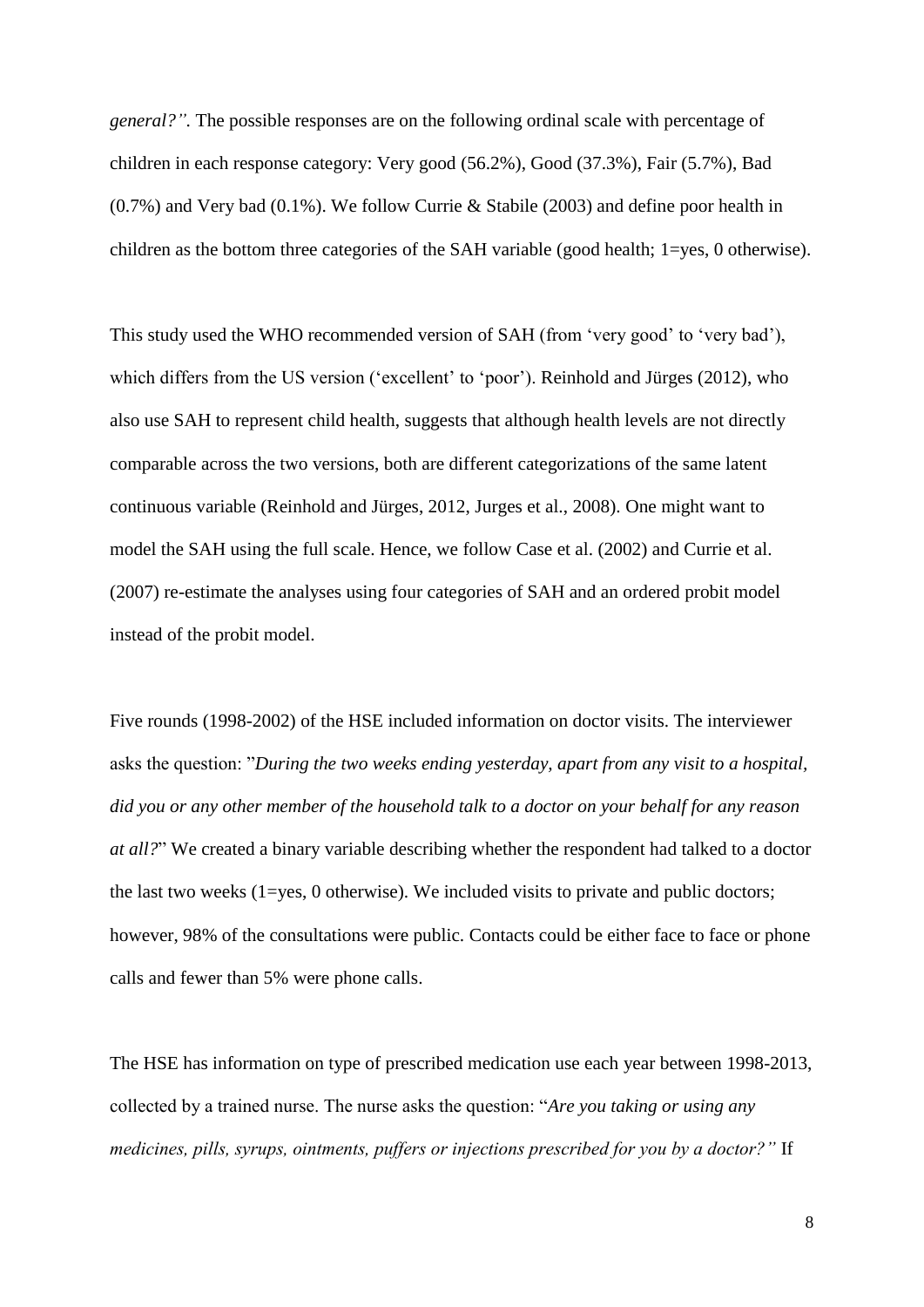yes, then the nurse asks to see the container with the prescribed medicines in order to accurately record the details of the medication usage. We created a binary variable describing whether the respondent was taking any prescribed medication (1=yes, 0 otherwise).

#### *BMI and obesity measures*

BMI is computed from measured height and weight values measured by the interviewer. One useful feature of the HSE is that the BMI values are not based on self-reported height and weight, which reduces the likelihood of measurement error. We measure obesity as a binary variable taking the value one if a child is obese and zero otherwise. The obesity cut-off values are based on BMI and are age- and gender-specific, defined according to WHO guidelines for children aged 5-19 years [\(World Health Organization, 2011\)](#page-24-2) and 2-5 years [\(WHO Multicentre](#page-23-9)  [Growth Reference Study Group, 2006\)](#page-23-9). In the following analysis, we use both BMI (continuous) and obesity (binary) as independent variables of interest.

## *Covariates*

We include the following covariates in each regression: age (quadratic function); highest education of the mother (four categories) and father (four categories)<sup>1</sup>; ethnicity (white/nonwhite); Government Office Region (GOR) of residence (nine categories); survey year (sixteen categories); and, equivalised (McClements equivalence scale) household income (five income groups; the sample is equally split into quintiles each year). Eleven percent of our sample has missing household income; hence, we include a separate category with these individuals: missing household income. In addition, we include the following covariates of the parents: age of the parents (linear function); if the parents are married (binary); if the parents are current smokers (binary); SAH of the mother (binary) and the father (binary); and, whether or not the mother (binary) or the father (binary) has any longstanding illnesses.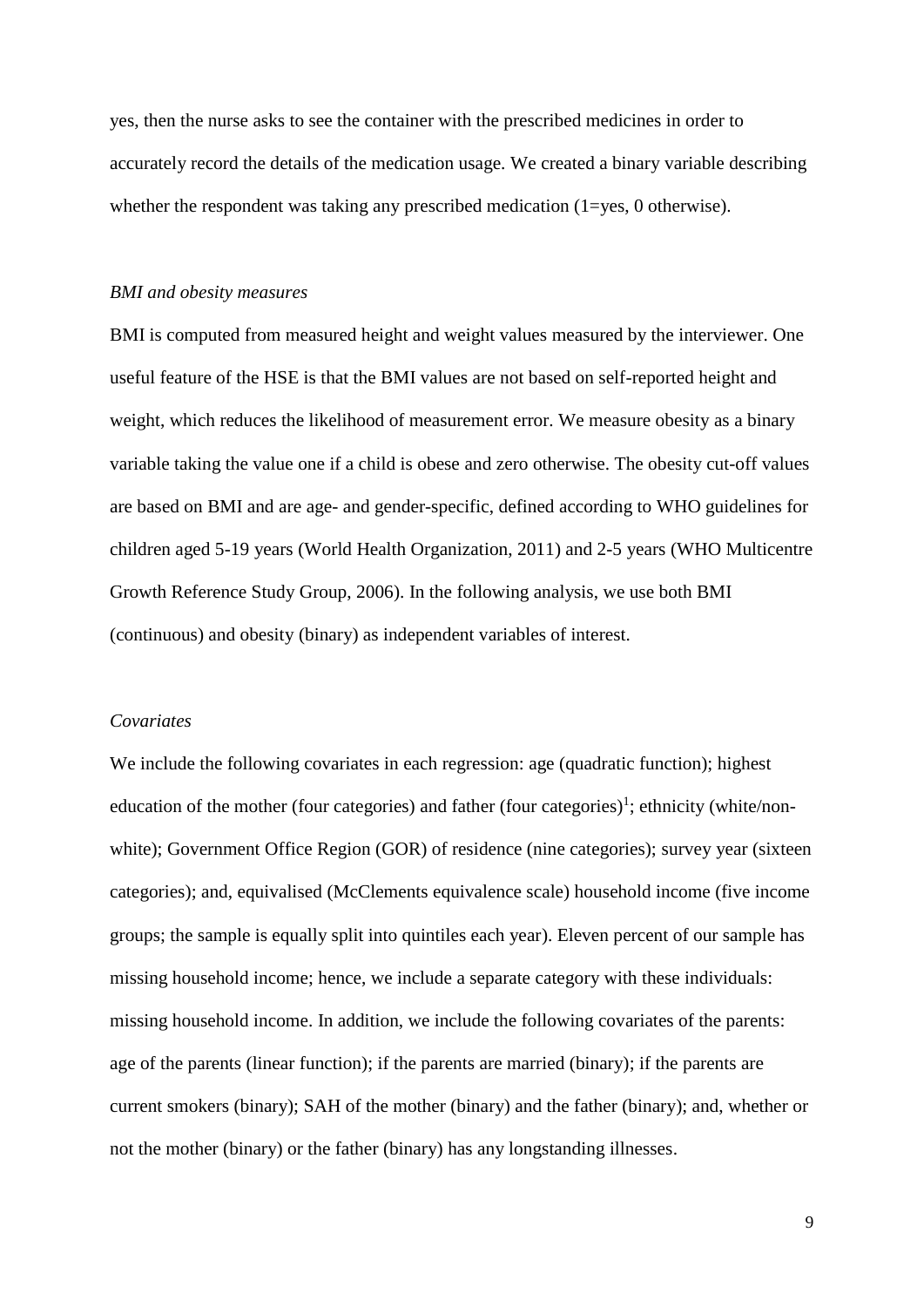In our dataset we have information about smoking and alcohol consumption among children over the age of eight years. In the regressions we control for a three category variable for smoking (0=never smoked a cigarette, 1=have smoked a cigarette, 2=smoking information missing) and a three category variable for alcohol (0=have never had a proper alcoholic drink, 1=have had a proper alcoholic drink, 2=alcohol information missing). By this we hope to capture children's risk related behavior, which might be related to BMI. A discussion of these covariates can be found in the discussion of the validity of the instruments below.

We stratify the analysis by gender and age  $(4-12 \text{ and } 13-18 \text{ years})$ , as parents answer on behalf of children below the age of 13.

## *Instruments*

We follow previous studies and use the BMI of a biological relative as an instrument for BMI and obesity [\(Cawley, 2004,](#page-21-14) [Cawley and Meyerhoefer, 2012,](#page-21-2) [Lindeboom et al., 2010,](#page-22-16) [Kline](#page-22-17)  [and Tobias, 2008,](#page-22-17) [Trogdon et al., 2008\)](#page-23-10). The instrument was constructed by matching parents BMI with each child with a valid height and weight measurement. From this we produce a variable for mothers BMI and/or fathers BMI for each child in the dataset. We include a single instrument based mainly on mothers BMI  $(N=27 928)$  as a continuous variable, except when mothers BMI is missing we use fathers BMI  $(N=2 030)$  as a continuous variable. The gender of the parent should not have an impact on our results as 50% of the genes should be transmitted from the mother and the father. We also include a control variable for whether or not the instrument is based on the father or the mother.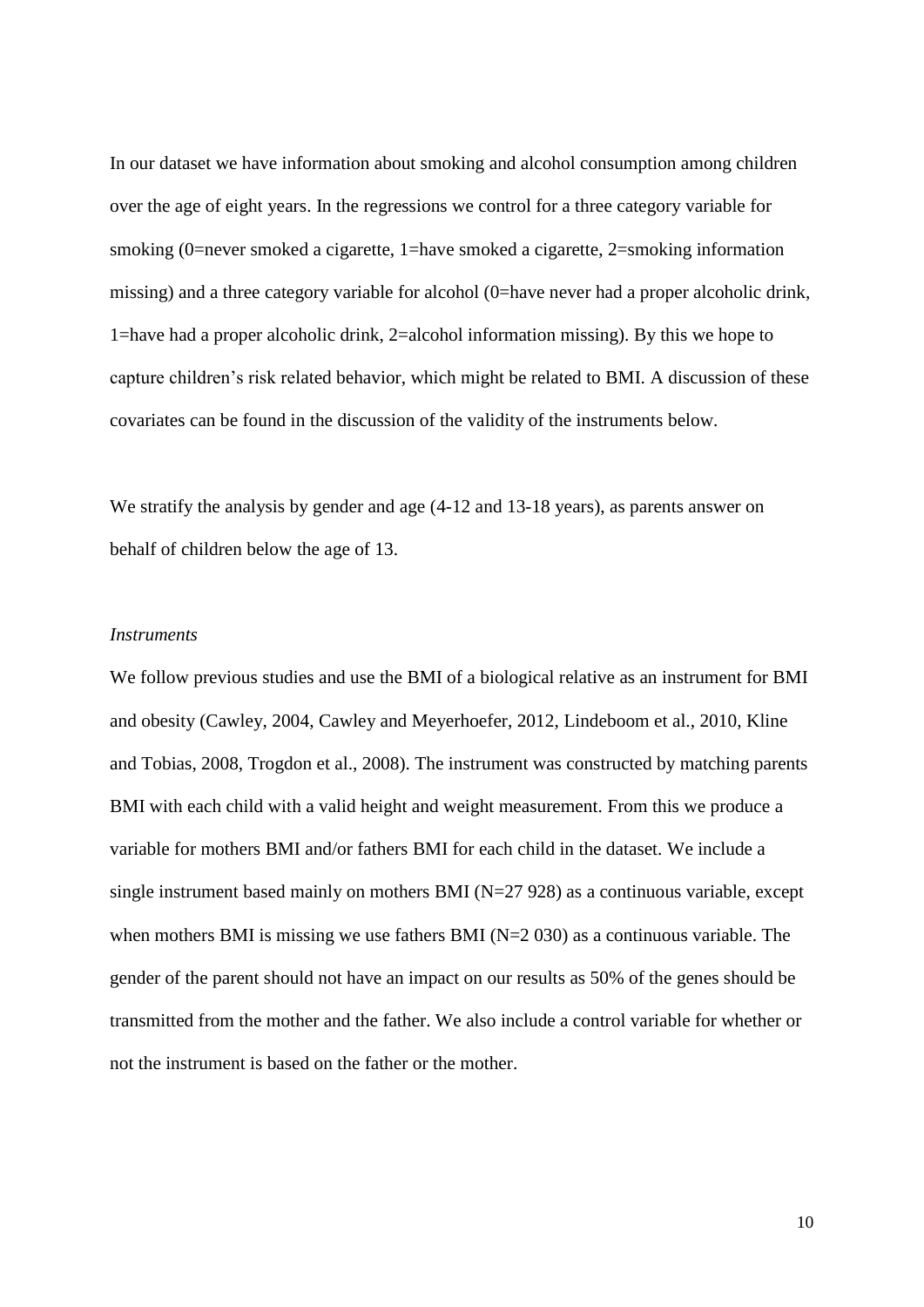We obtained similar results using different combinations of the mother and the fathers BMI separately. However, we prefer our instrument as it allows us to include those with missing values for either the mother or the father.

#### Validity of the instrument

An instrument must be highly correlated with variables being instrumented conditional on the other variables in the model. The BMI of a biological relative is a powerful instrument because roughly half of the variation in weight across people is of genetic origin [\(Comuzzie](#page-21-15)  [and Allison, 1998\)](#page-21-15). To test this we run F-tests. Our instruments exceeds the benchmark value of F=10 [\(Staiger and Stock, 1997\)](#page-23-11) by more than a tenfold in all of our models. Hence, we do not report these values in the following.

An instrument must also not be correlated with the error term in the outcome equation conditional on the other covariates in the model. This will not be fulfilled if both the parent and the child's BMI are affected by common household environments that are also directly correlated with the child's health/health service use. It is difficult to prove no such effect, however a large number of studies do not find any evidence of this [\(Cawley and Meyerhoefer,](#page-21-2)  [2012,](#page-21-2) [Sørensen et al., 1992,](#page-23-12) [Vogler et al., 1995,](#page-23-13) [Maes et al., 1997\)](#page-22-18). This has further support by findings from the UK [\(Wardle et al., 2008\)](#page-23-14). For example, adoption studies find that the correlation between child and *biological* parents BMI is the same for adoptees as natural children [\(Vogler et al., 1995\)](#page-23-13), which suggests that variation in weight cannot be attributed to shared household environments.

In our dataset we have a subsample of adopted children. If environmental effects are important, we would expect to see an association between the BMI of adopted children and

11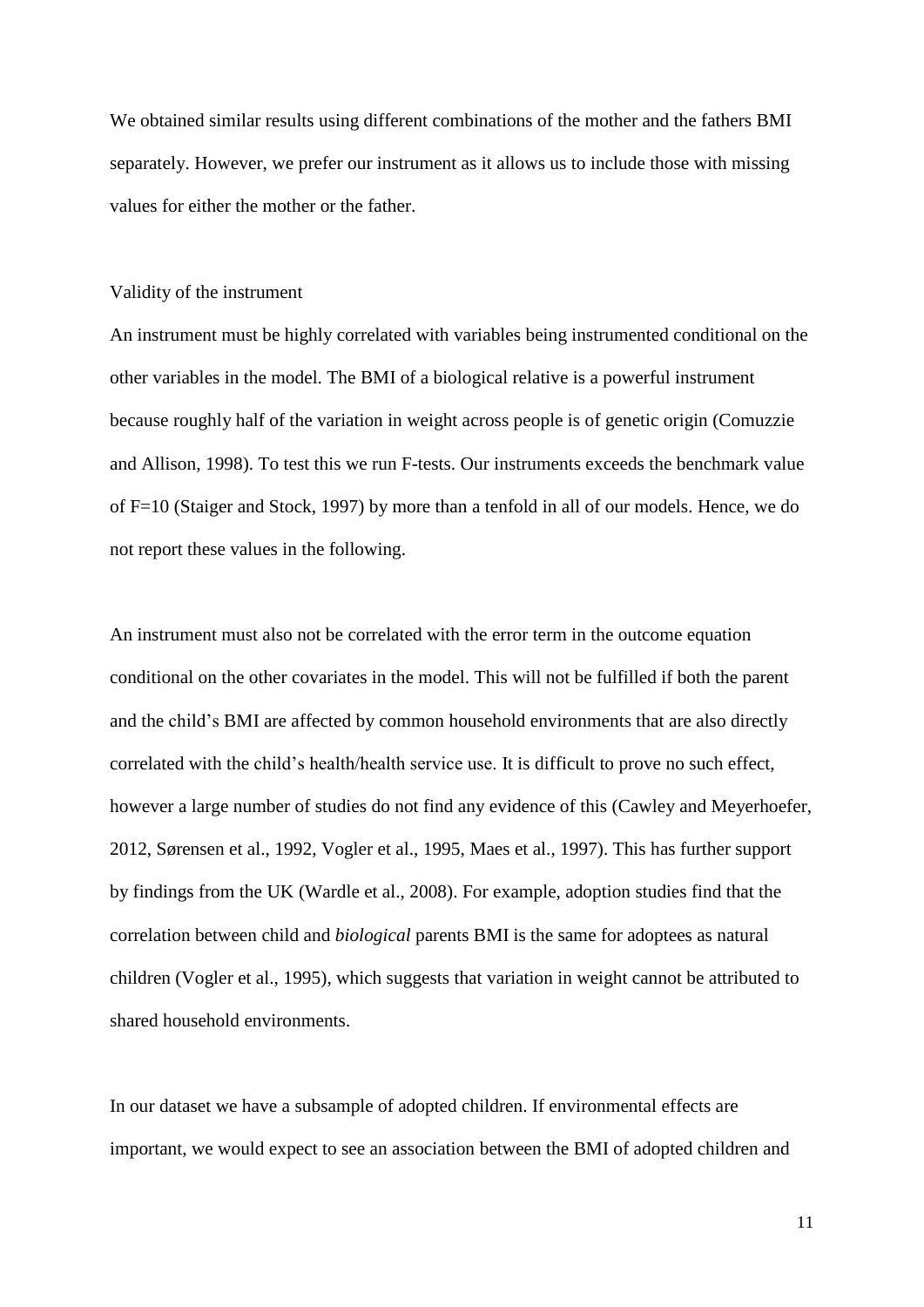their adoptive parents [\(Lindeboom et al., 2010\)](#page-22-16). Hence, we conduct a falsification test to explore whether BMI of unrelated adopted children are associated with their non-biological parent BMI. We gather a sample of adopted children and their non-biological parents (N=364) and regress adopted children's BMI against their adopted parent's BMI, controlling for age (quadratic function), gender, adopted parents education (7 categories), adopted parents age and adopted parents marital status. The coefficient of the adopted parent's BMI are close to zero, negative (we would expect positive coefficient if there were shared household effects) and insignificant (p=0.427). This provides further support for the validity of our instrument. We also have a sample of children who have step-parents (i.e. they are the child of the partner of the adult) (N=1876). In this sample we control for the BMI and other characteristics of the biological parent and test whether there is a significant correlation between step-parent and children's BMI. As above the coefficients values are small and insignificant.

Another concern is that genes that affect obesity may affect other behaviors [\(Norton and Han,](#page-22-19)  [2008,](#page-22-19) [Cawley et al., 2011\)](#page-21-16), which may in turn affect health and health service use. For example, the Dopamine Transporter (DAT1 gene) has an impact on obesity, alcoholism and other risky behaviors [\(Norton and Han, 2008,](#page-22-19) [Cawley et al., 2011,](#page-21-16) [Muramatsu and Higuchi,](#page-22-20)  [1995,](#page-22-20) [Guo et al., 2010\)](#page-21-17). If genes that cause obesity also have an effect on health and health service use through other channels than through obesity, it will violate the second requirement for an instrument. To explore this we conduct a second falsification test to examine whether parental BMI is correlated with observable behavior that is believed to have an effect on health service use. This is not a definitive test, but if the observable behavior is correlated with our instrument it will cast doubt on the instrument validity. In our dataset we have information about smoking and alcohol consumption among children over the age of eight years, which we regress on our set of control variables and parent BMI. We found significant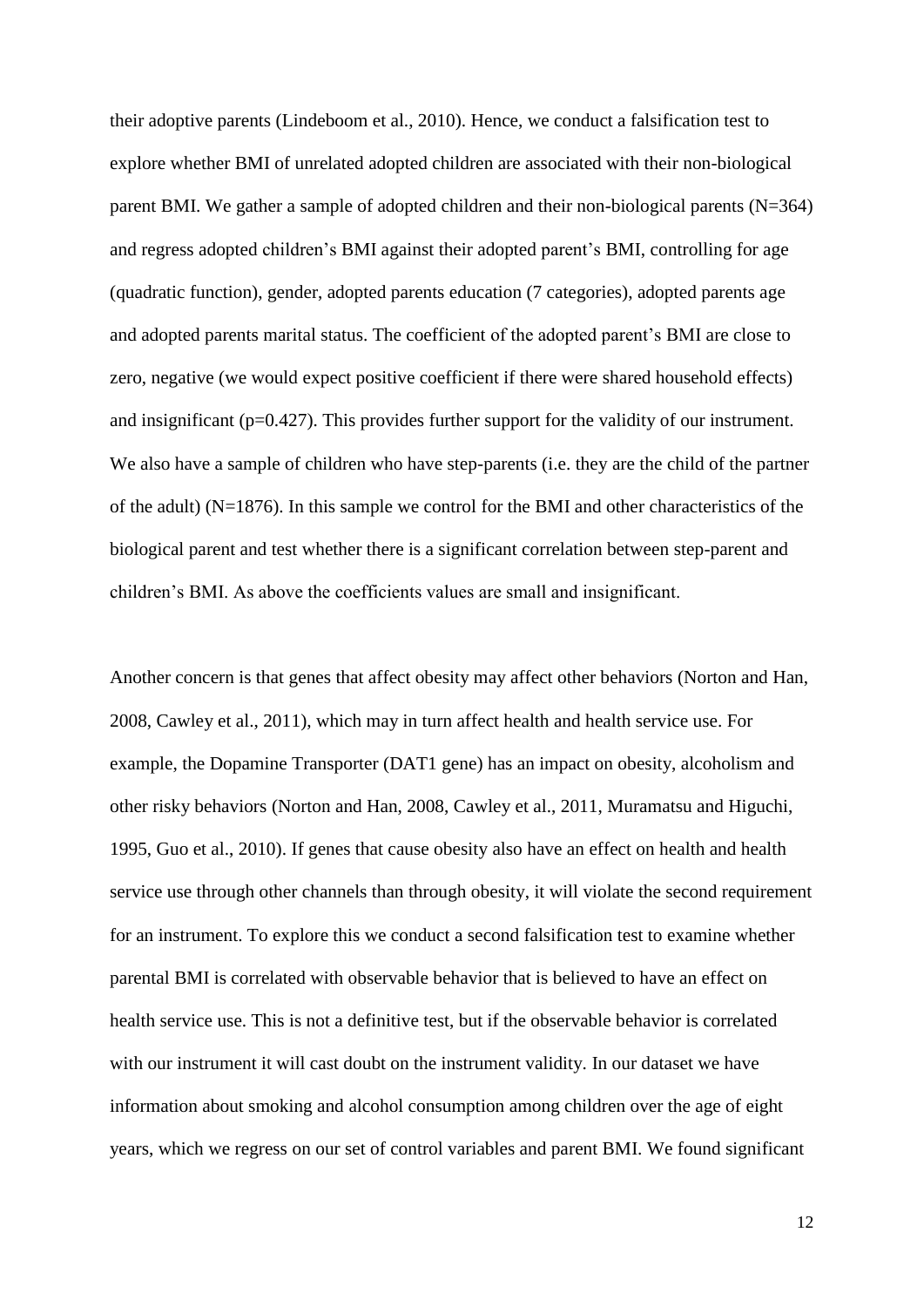and positive associations between parent BMI and the probability of having smoked a cigarette (p=0.03), and significant and positive associations between parents BMI and the probability of ever had a proper alcoholic drink (p=0.01). Hence, it is likely that our instruments are associated with other risky behaviors. As a result of this we control for these variables in our regressions. Although, these variables might not capture all risky health behavior in children they might serve as a proxy for other risky health behaviors.

Nevertheless, we cannot rule out the possibility that parental BMI picks up unobserved family characteristics and preferences that also affects children's health outcomes. Hence, we additionally supplement our analysis with sibling-FE models, where essentially all unobserved and observed factors that relate to health, health service use and BMI operating at the sibling level are neutralized.

# Analysis and estimation

We model health and health service use for individual *i* as:

$$
Y_i = c_0 + c_1 B_i + X_i \gamma + u_i \tag{1}
$$

where *Y* is a measure of either SAH, doctor visits or medication use; *B* is a measure of BMI or obesity; and *X* is a vector of individual and maternal/paternal characteristics. *u* is an error term and *c* and *γ* are coefficients to be estimated. Our primary models are probit models for each of the outcomes. Hosmer-Lemeshow goodness of fit tests indicates that the probit function is appropriate. We also use ordered probit models in some of our regressions. Estimations of Eq. (1) will produce unbiased estimates of *c* provided there are no endogeneity issues.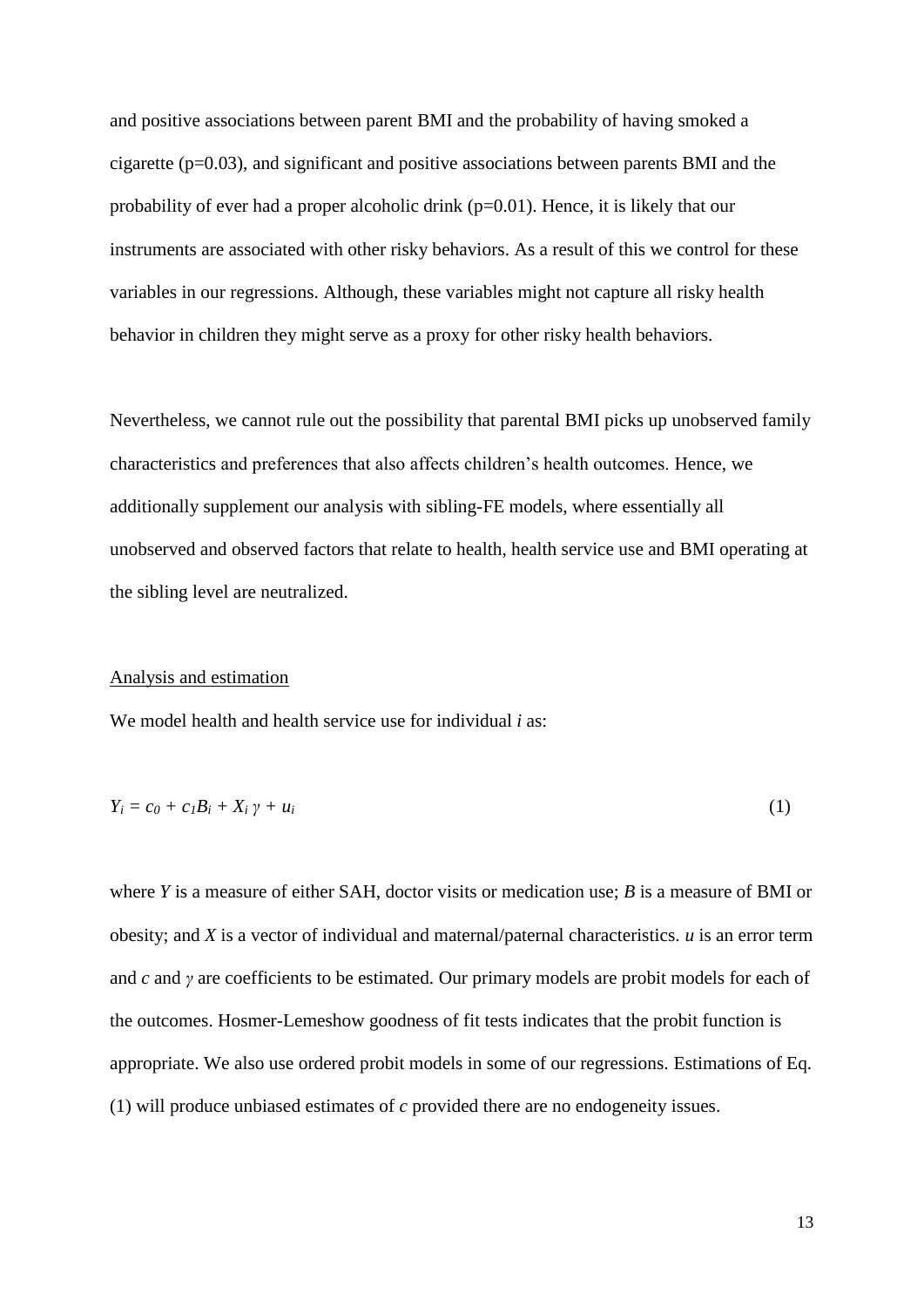Although obesity might affect health and health service use, we cannot rule out omitted variables bias. Both early life conditions and parental background can jointly affect BMI and health. Hence, we apply the following family-fixed effects specification:

$$
Y_{ij} = c_0 + c_1 B_{ij} + X_{ij} \gamma + \varepsilon_j + u_{ij}
$$
 (2)

where *ij* denotes individual *i* in family *j*, and *ε* represents a family fixed effect. We include only siblings in each family, and *X* is a vector of control variables that are not shared between siblings: a dummy variable for being the oldest sibling, as birth order has a known effect on health [\(Donovan and Susser, 2011\)](#page-21-18); maternal age at delivery (as a categorical variable) as both high and low maternal age is associated with reduced health in the child [\(Fall et al.,](#page-21-19)  [2015\)](#page-21-19); and, the child's age as a quadratic function. We use Chamberlains conditional logit model for each outcome with sibling-fixed effects [\(Chamberlain, 1980\)](#page-21-20).

All unobserved and observed factors that relate to health, health service use and BMI operating at the sibling level will be neutralized in this model. In addition, as siblings share roughly 50% of their genes, a part of the genetic influence might be neutralised. As measurement error is intensified in sibling-FE models, it is beneficial that our height and weight are measured and not self-reported.

One important drawback of the sibling-FE model is that it cannot account for reverse causality. Hence, we also use two IV regression methods based on a two-stage residual inclusion (2SRI) estimator, which is a consistent nonlinear extension of the traditional IV method [\(Terza et al., 2008a,](#page-23-15) [Wooldridge, 2015\)](#page-24-3). The first stage is estimated by an exponential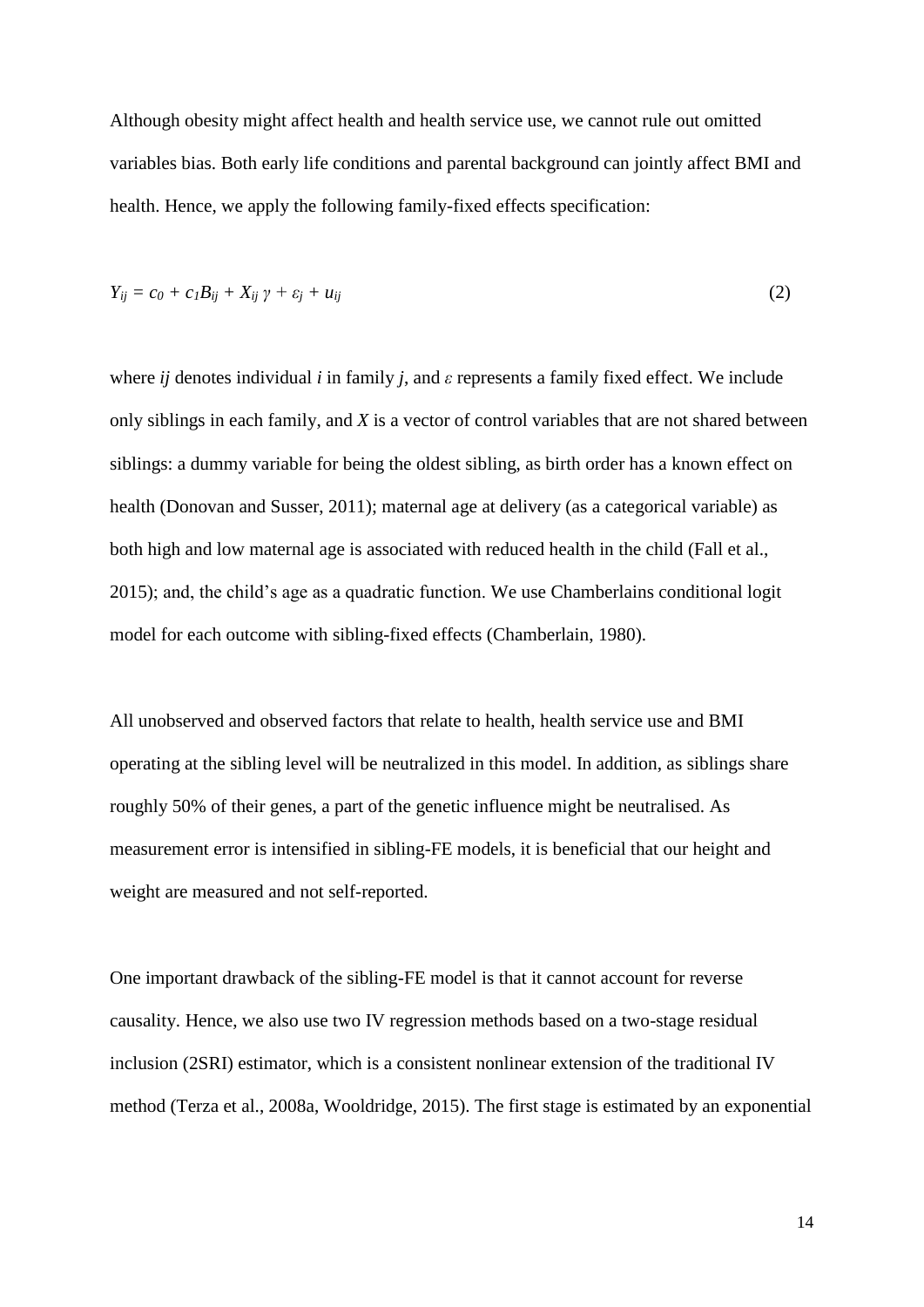regression model where we include BMI as a continuous variable and by a probit model where we include BMI as a binary obesity variable:

$$
B_i = a_0 + a_1 Z_i + X_i \alpha + u_{1i} \tag{3}
$$

where *B* is BMI/obesity, and *Z* are instruments that are correlated with *B* but not  $u_1$ . Based on this model we predict the response residuals  $(\hat{u}_{1i})$  which we include as a regressor in the second stage (ordered) probit model:

$$
Y_i = b_0 + b_1 B_i + X_i \beta + b_2 \hat{u}_{1i} + u_{2i}
$$
 (4)

Assuming that our instrument is valid; this model no longer has endogeneity problems and we test this using Wald tests of exogeneity  $(b_2=0)$  after each regression. We used 500 bootstrap samples to calculate the standard errors for the coefficients.

Given that *B* is a binary variable, we present marginal effects (MEs) of being obese on the probability of poor health/health service use. This is the sample average of changes in the marginal predicted probability of being in poor health/using health services with discrete changes in *B* keeping all other variables *X* at their observed values. When *B* is a continuous variable (BMI) the ME reflects the instantaneous rate of change<sup>2</sup>.

In the 2SRI models the MEs are calculated as for the probit models, however [Imbens and](#page-22-21)  Angrist (1994) show that in a linear model the  $b<sub>l</sub>$  from (4) is the local average treatment effect (LATE). In the case of 2SRI it has been argued that the MEs can be interpreted as average treatment effects (ATE) [\(Terza et al., 2008a,](#page-23-15) [Terza et al., 2008b\)](#page-23-16).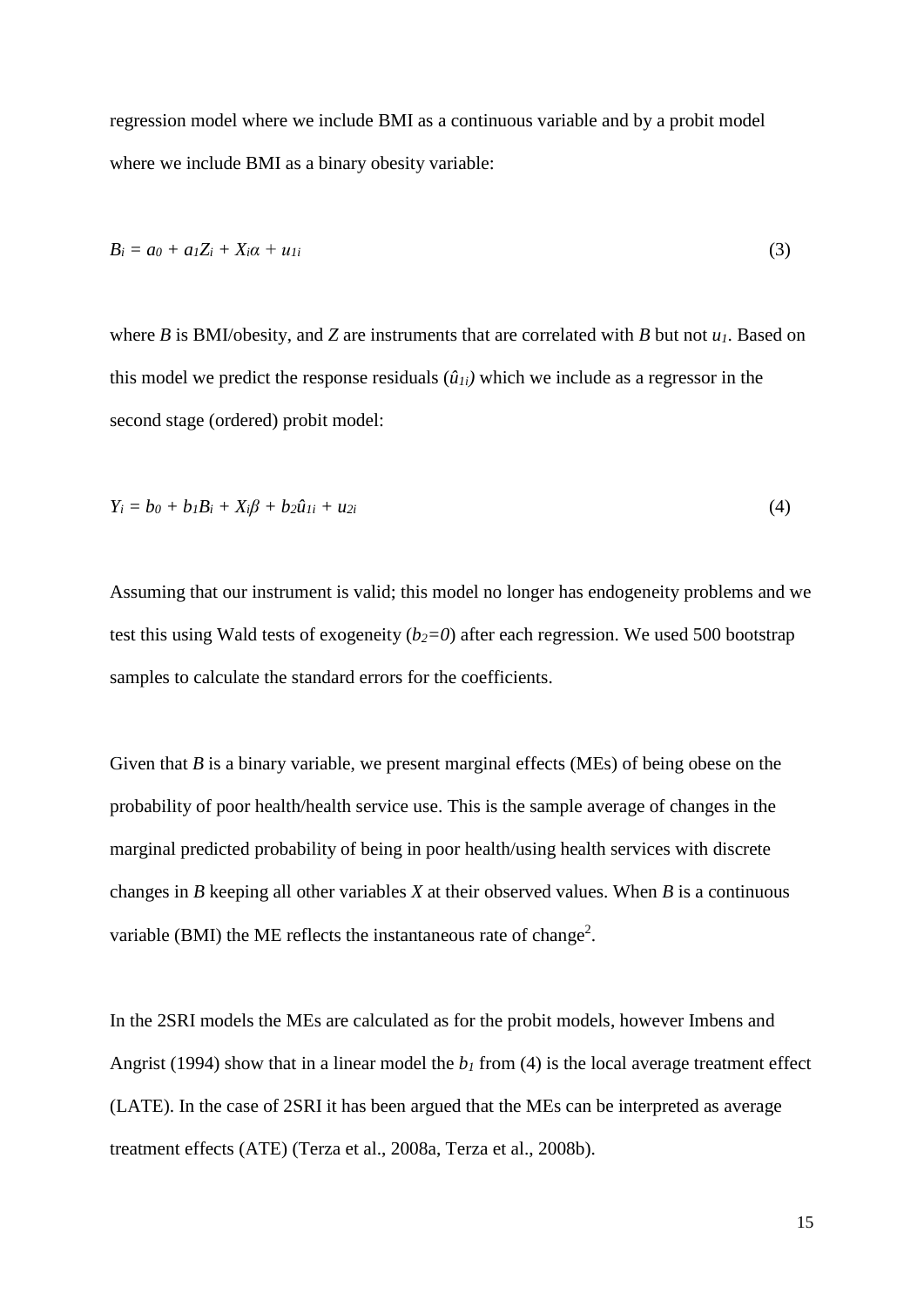The conditional logit model does not estimate the fixed effects, hence the MEs cannot be consistently estimated [\(Kitazawa, 2012,](#page-22-22) [Silva and Kemp, 2016\)](#page-23-17). We provide an estimate of the MEs assuming that the fixed effects are zero. We also provide the average semi elasticity, which can be consistently estimated following [\(Kitazawa, 2012,](#page-22-22) [Silva and Kemp, 2016\)](#page-23-17).

We apply survey weights reported in the HSE to each observation. In the analysis of SAH and doctor use we apply individual survey weights, which are generated separately for adults and children. The questions regarding medication use are asked by a nurse, and not all respondents participated in this part of the survey. Hence, in the analysis of medication use we have used nurse visit weights to take account of non-response to the nurse section of the survey. Both sets of weights adjust for the fact that different observations have different probabilities of selection and participation in the survey and nurse visit.

It is also possible that, due to the sampling strategy used in the HSE, observations are independent across Primary Sampling Units (PSUs), but not within PSUs. We therefore control for clustered sampling within PSUs using unique PSU/year identifiers that produce Huber/White/sandwich robust variance estimators that allow for within-group dependence [\(Kish and Frankel, 1974\)](#page-22-23).

### Results

The total number of respondents in the HSE in 1998-2013 was 233,001. Of these, 29,958 were aged 4-18 and had valid height and weight measurement, and of these 20,294 had a nurse visit where their medication use was reported. Doctor utilization was reported in 11,445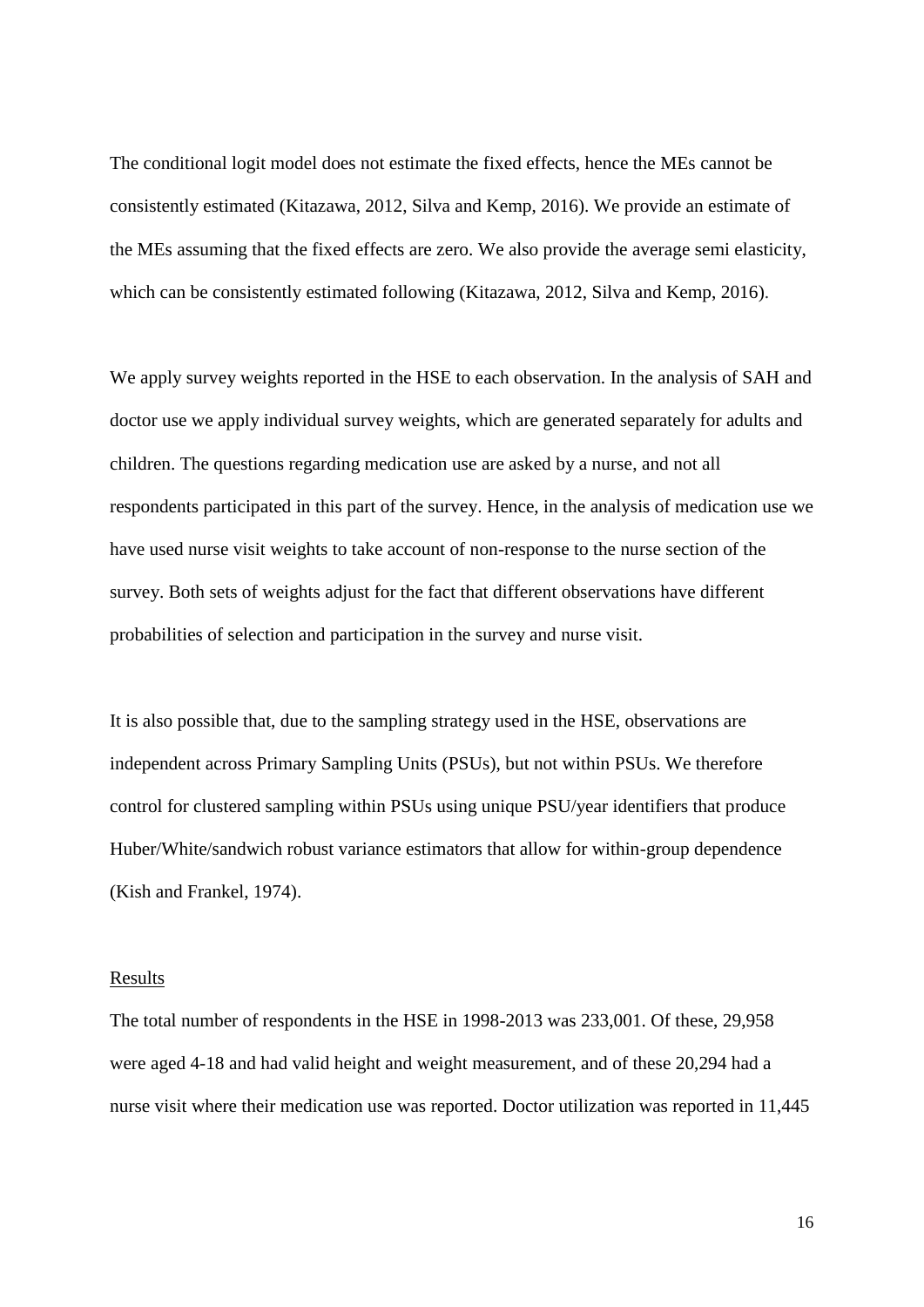children in the five rounds of the HSE from 1998-2002. The sibling samples have comparable age, though the obesity prevalence is about 0.5 percentage points lower (Table 1).

The MEs of BMI and obesity on SAH are significant and negative in boys, girls, younger children and older children in the probit models, 2SRI-probit models and in the sibling-FE models (Table 2). The MEs in the 2SRI-probit models, of the impact of BMI and obesity on SAH, are comparable with the sibling-FE results. The MEs in the 2SRI-probit models are significantly larger than for the probit models in each group for both BMI and obesity. The results of the ordered probit models (appendix) supports the probit models. The predicted probabilities in the ordered probit models show that obesity in children reduce the probability of very good health and increase the probability of bad health.

The MEs of BMI on doctor utilization are not significant in any of the probit models (Table 3). The ME of obesity is weakly significant and positive in the total sample and significant and positive in boys and younger children. As above, the MEs in the IV models, of the impact of BMI and obesity on doctor utilization, are larger, compared with the probit model results. The impacts of BMI and obesity on doctor utilization in the 2SRI-probit models are weakly significant and positive in the total sample. We also observe that the impact of BMI and obesity on doctor utilization in younger children is significant in the 2SRI-probit models. In sibling-FE models the impact of obesity on doctor utilization is significant for the full population, boys and girls and the MEs are comparable in size to the 2SRI-probit MEs.

The MEs of BMI and obesity on medication use are significant and positive in the total sample, girls, younger children and older children in the probit and the 2SRI-probit models (Table 4). The sibling-FE models show significant impacts of BMI and obesity on medication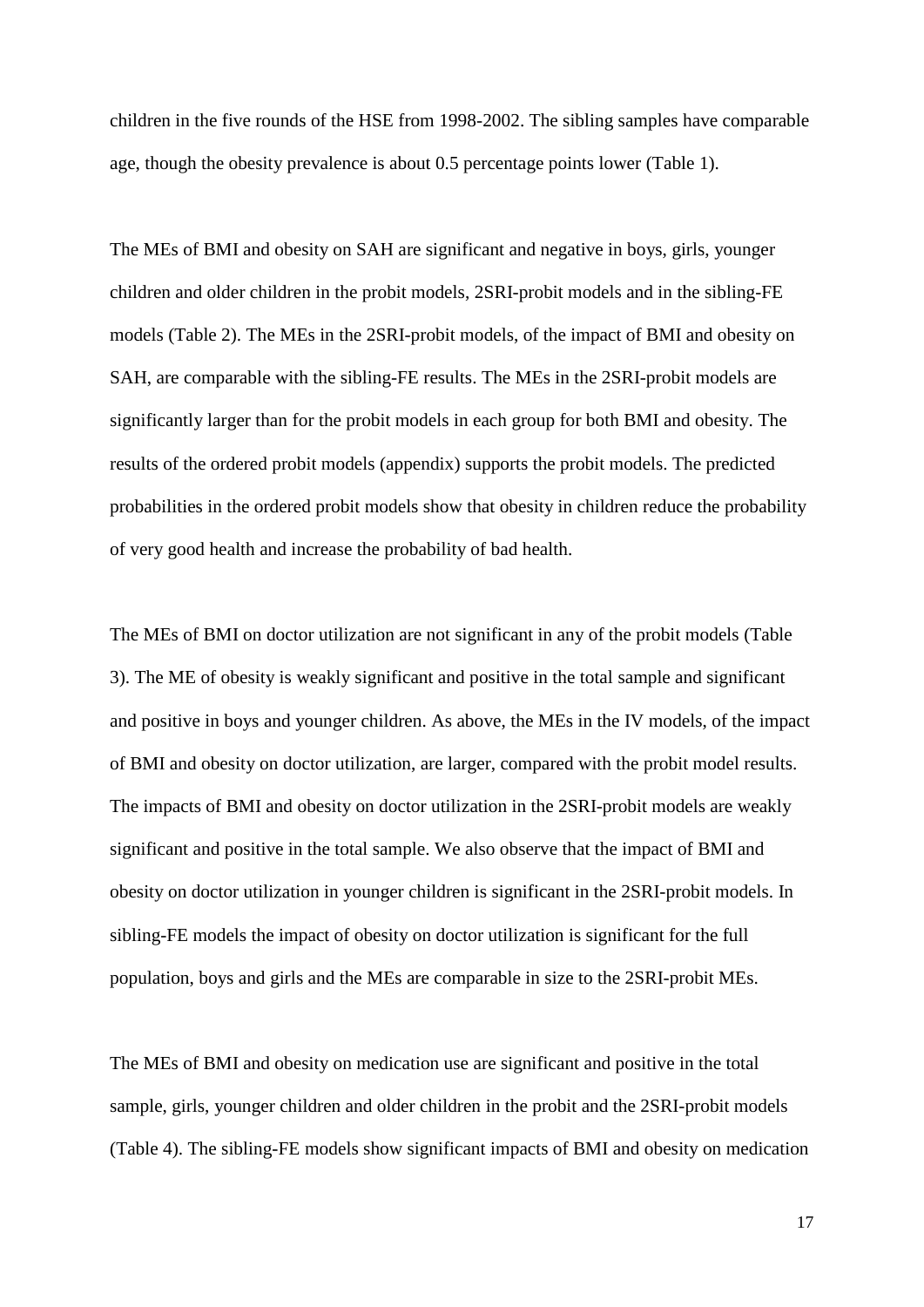use in the full sample. The MEs in the 2SRI models, of the impact of BMI and obesity on medication use, are larger, compared with the probit model results.

The predicted percentage of boys who are not obese who report good SAH was higher in each specification, compared with obese boys (Table 5). Conversely, obese boys have more doctor visits and use more medication than boys who are not obese. Similar findings are obtained for girls. Hence, obesity reduces health and increase health service use in children.

### **Discussion**

Our main finding was that obesity in childhood has a negative impact on SAH and positive impact doctor utilization and medication use. The findings were comparable in each model. In the IV models, which used genetic variation in BMI to remove endogeneity, the marginal effect of obesity on SAH, doctor utilization and medication use were higher than the effect found in the probit models.

It is unsurprising that obesity has a negative impact on SAH as it has been shown to increase the risk of a number of diseases including diabetes (high fasting plasma glucose levels), heptic steatosis, sleep apnea, orthopaedic conditions, and hypertension [\(Juonala et al., 2011,](#page-22-5) [Skinner](#page-23-1)  [et al., 2008,](#page-23-1) [Rashid and Roberts, 2000,](#page-23-3) [Wing et al., 2003,](#page-24-0) [Poussa et al., 2003\)](#page-22-6). In addition, obesity in itself might reduce general health perception, self-esteem and health-related quality of life [\(Griffiths et al., 2010,](#page-21-1) [Tsiros et al., 2009\)](#page-23-0). However, to the best of our knowledge this is the first study to use alternative methods like sibling-FE and instrumental variables; and use these to suggest a causal impact of obesity on health in children.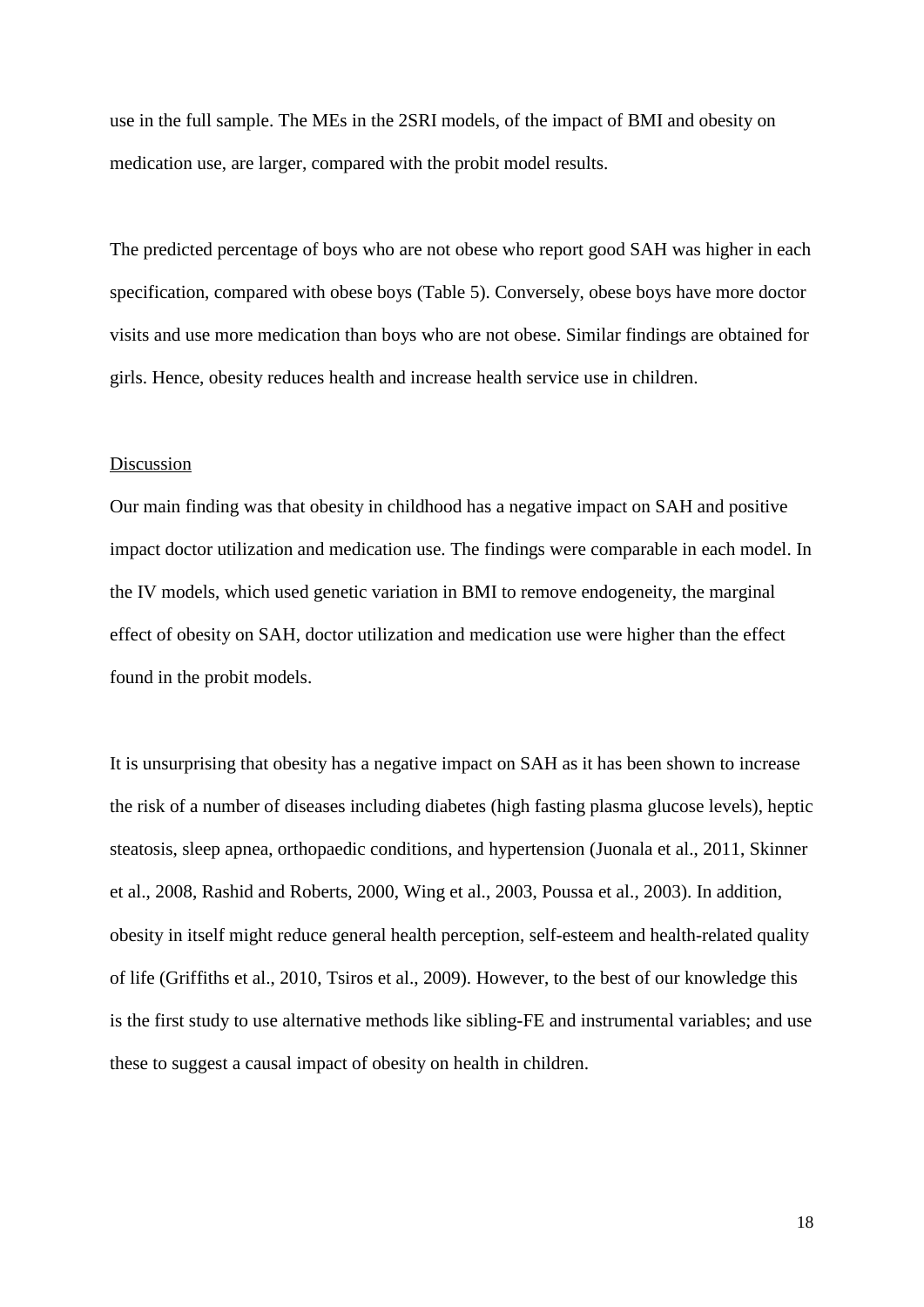Earlier studies report odds-ratios or total expenditures, which precludes direct comparison with our study. However, we note that they have found a mix of significant and insignificant associations between obesity and health service use. This is similar to our non-IV results, where e.g. the association between obesity and doctor visits was significant in boys but not in girls. However, our sibling-FE specification found that this association was significant in both boys and girls.

Our IV-results broadly mirror findings by Cawley & Meyerhoefer on the impact of obesity on health service use in adults. Cawley & Meyerhoefer (2012) suggest two reasons why IVmodels lead to larger marginal effects of obesity. First, that reporting error with respect to height and weight may cause attenuation bias. Second, non-IV models may suffer from omitted variable bias. The last reason may be the primary explanation for our findings, as a child who suffers from various illnesses may also have reduced appetite and weight loss as a result of these illnesses [\(Rabbett et al., 1996,](#page-23-4) [Picton, 1998,](#page-22-8) [Fryar and Ogden, 2009,](#page-21-6) [Schaible](#page-23-18)  [and Stefan, 2007\)](#page-23-18). For example, cancer, various infectious diseases or anemia are causes of morbidity in children and may also lead to weight loss [\(Picton, 1998,](#page-22-8) [Schaible and Stefan,](#page-23-18)  [2007,](#page-23-18) [Aukett et al., 1986,](#page-21-7) [Soliman et al., 2009\)](#page-23-5). Also in the case of diabetes type 2, obesity may be masked by significant weight loss in the months or year before diagnosis [\(American](#page-21-21)  [Diabetes Association, 2000\)](#page-21-21). Another explanation might be simultaneity, as health care may have an impact on obesity. In England guidelines produced by the National Institute for Health and Care Excellence (NICE) state that a number of lifestyle and behavioral interventions aimed at weight reduction should be considered for treatment in overweight and obese children [\(National Institute for Health and Clinical Excellence \(NICE\), 2014\)](#page-22-7). GPs should take action when there are concerns about the child's weight and decide whether referral to a lifestyle weight management program is appropriate. The family should be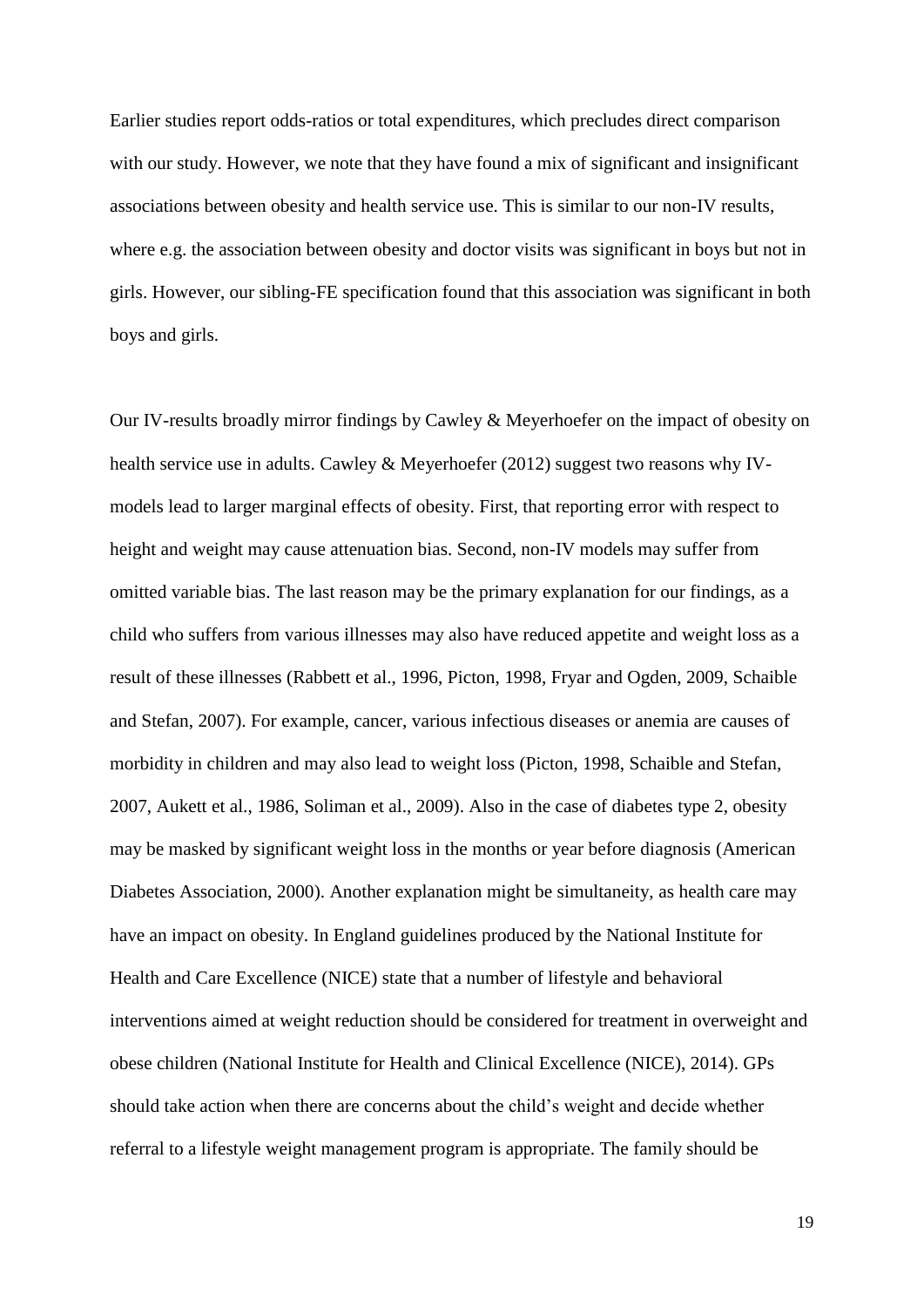involved in the plan for care as this improves the child's weight loss treatment [\(Young et al.,](#page-24-1)  [2007\)](#page-24-1). Hence, the health service may have reduced the BMI of the child at the time of measurement in the HSE.

Our instrument builds on previous research, which argues that the association between family members' BMI is of purely genetic origin [\(Cawley and Meyerhoefer, 2012\)](#page-21-2). Due to convincing empirical evidence in favor of this argument [\(Sørensen et](#page-23-12) al., 1992, [Vogler et al.,](#page-23-13)  [1995,](#page-23-13) [Maes et al., 1997\)](#page-22-18), a number of authors have applied this instrument to study the impact of BMI on health and economic outcomes. Nevertheless, we cannot rule out the presence of unobserved characteristics of the parents affecting both health and BMI. To mitigate this in our IV-models we control for a number of observable characteristics including parent's health status. Nevertheless, we have no way of knowing that the IV-strategy controls for all e.g. personality traits of the parents. Hence, we ran sibling-FE models. The findings from these models also suggest that obesity has serious negative consequences for the children when they are still young.

Our study has limitations. First, our measure of obesity is BMI, which has been criticized, e.g., because it does not incorporate body fat, which is an independent predictor of ill health [\(Burkhauser and Cawley, 2008\)](#page-21-22). Although we use age and gender specific cut-off values for obesity, caution is necessary when BMI is used as children and adolescents can experience growth in height and weight during brief periods [\(Troiano and Flegal, 1998\)](#page-23-19). Second, we include BMI as a linear continuous variable, when there is evidence of a non-linear association between BMI and health in adults. Similarly, we compare obese to the non-obese whereas other papers include categories for underweight and overweight (we do not include

20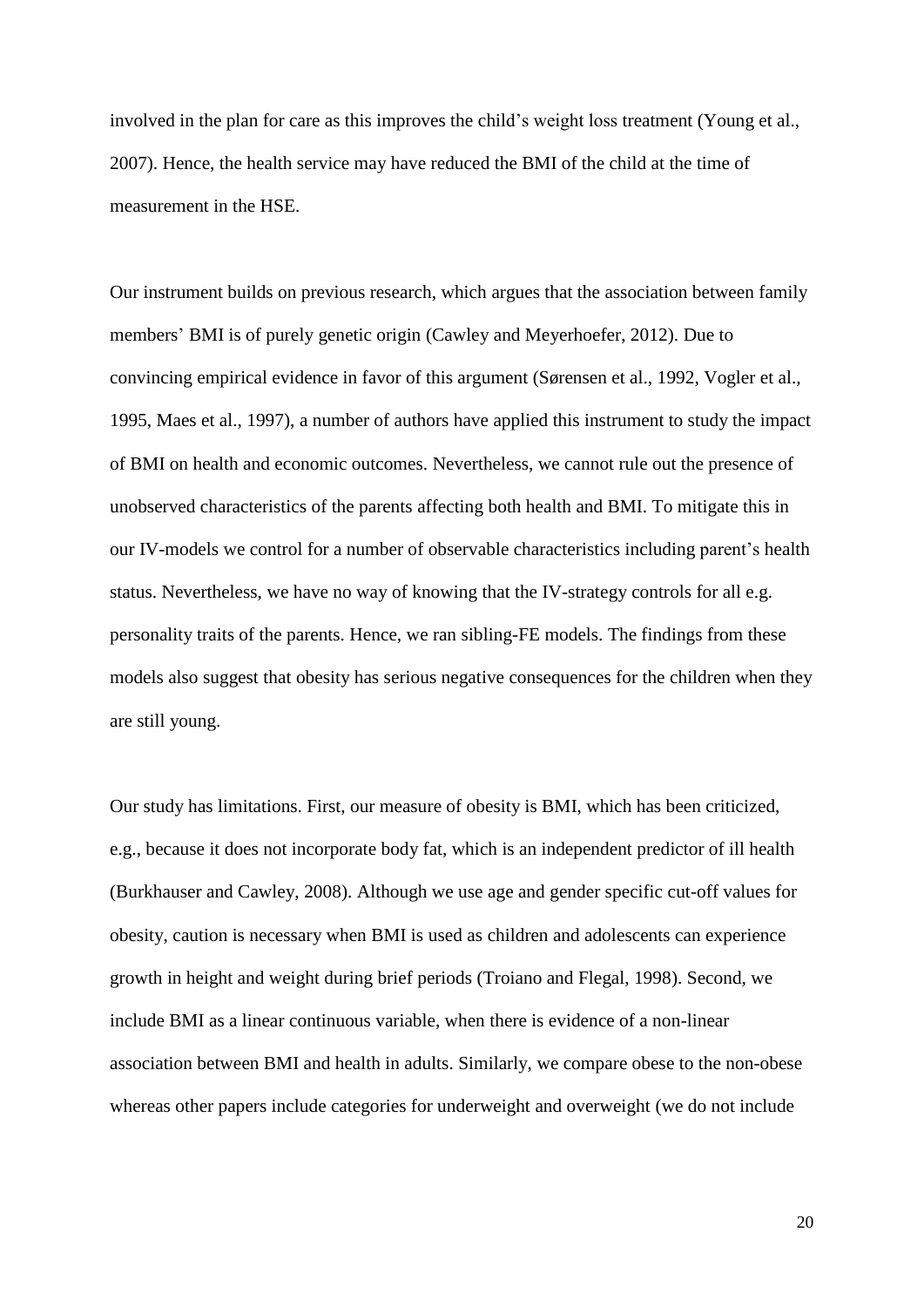indicators for these categories as we lack additional instruments for this number of categories) [\(Kinge and Morris, 2010\)](#page-22-24).

To conclude, this study contributes to the literature by providing estimates of the impact of obesity on health and health service use in children and adolescents accounting for endogeneity bias by sibling-FE and instrumental variables. The estimates of the effects of obesity on health and health service use are significant in each specification. Hence, obesity has consequences for health and health service use when the children are still young.

# Endnotes

<sup>1</sup> We also include a missing education category if either the mother or the father is missing from the household. <sup>2</sup> Marginal Effect B (binary) =  $Pr(Y_i = 1|X, B = 1) - Pr(Y_i = 1|X, B = 0)$ Marginal Effect of B (continuous) = limit  $[Pr(Y_i = 1 | X, B+A) - Pr(Y_i = 1 | X, B)] / \Delta$  where  $\Delta$  gets closer and closer to 0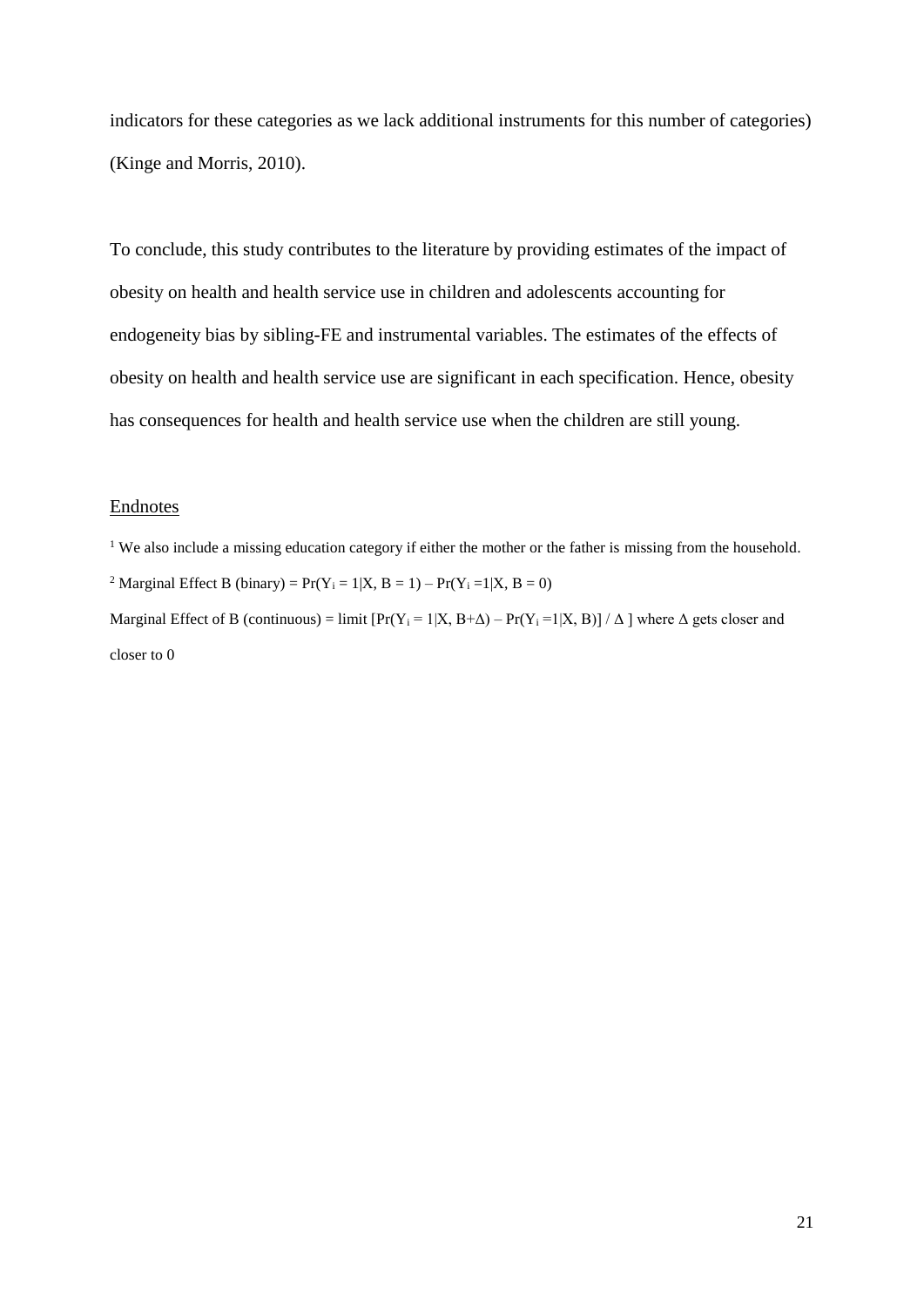References

- <span id="page-21-21"></span>AMERICAN DIABETES ASSOCIATION 2000. Type 2 diabetes in children and adolescents. *Pediatrics,* 105**,** 671-680.
- <span id="page-21-5"></span>AU, N. 2012. The health care cost implications of overweight and obesity during childhood. *Health services research,* 47**,** 655-676.
- <span id="page-21-7"></span>AUKETT, M., PARKS, Y., SCOTT, P. & WHARTON, B. 1986. Treatment with iron increases weight gain and psychomotor development. *Archives of disease in childhood,* 61**,** 849-857.
- <span id="page-21-0"></span>BIERL, M., MARSH, T., WEBBER, L., BROWN, M., MCPHERSON, K. & RTVELADZE, K. 2013. Apples and oranges: a comparison of costing methods for obesity. *Obesity Reviews,* 14**,** 693- 706.
- <span id="page-21-8"></span>BORGHANS, L. & GOLSTEYN, B. H. 2006. Time discounting and the body mass index: Evidence from the Netherlands. *Economics & Human Biology,* 4**,** 39-61.
- <span id="page-21-3"></span>BUESCHER, P. A., WHITMIRE, J. T. & PLESCIA, M. 2008. Relationship Between Body Mass Index and Medical Care Expenditures for North Carolina Adolescents Enrolled in Medicaid in 2004. *Preventing chronic disease,* 5.
- <span id="page-21-22"></span>BURKHAUSER, R. V. & CAWLEY, J. 2008. Beyond BMI: the value of more accurate measures of fatness and obesity in social science research. *Journal of health economics,* 27**,** 519-529.
- <span id="page-21-12"></span>CASE, A., LUBOTSKY, D. & PAXSON, C. 2002. Economic Status and Health in Childhood: The Origins of the Gradient. *The American Economic Review,* 92**,** 1308-1334.
- <span id="page-21-14"></span>CAWLEY, J. 2004. The impact of obesity on wages. *Journal of Human Resources,* 39**,** 451-474.
- <span id="page-21-16"></span>CAWLEY, J., HAN, E. & NORTON, E. C. 2011. The validity of genes related to neurotransmitters as instrumental variables. *Health Economics,* 20**,** 884-888.
- <span id="page-21-2"></span>CAWLEY, J. & MEYERHOEFER, C. 2012. The medical care costs of obesity: an instrumental variables approach. *Journal of health economics,* 31**,** 219-230.
- <span id="page-21-20"></span>CHAMBERLAIN, G. 1980. Analysis of Covariance with Qualitative Data. *The Review of Economic Studies,* 47**,** 225-238.
- <span id="page-21-9"></span>COFFEY, R. M. 1983. The effect of time price on the demand for medical-care services. *Journal of Human Resources***,** 407-424.
- <span id="page-21-15"></span>COMUZZIE, A. G. & ALLISON, D. B. 1998. The search for human obesity genes. *Science,* 280**,** 1374-1377.
- <span id="page-21-11"></span>CURRIE, A., SHIELDS, M. A. & PRICE, S. W. 2007. The child health/family income gradient: Evidence from England. *Journal of Health Economics,* 26**,** 213-232.
- <span id="page-21-10"></span>CURRIE, J. & STABILE, M. 2003. Socioeconomic Status and Child Health: Why Is the Relationship Stronger for Older Children? *American Economic Review,* 93**,** 1813-1823.
- <span id="page-21-18"></span>DONOVAN, S. J. & SUSSER, E. 2011. Commentary: advent of sibling designs. *International journal of epidemiology,* 40**,** 345-349.
- <span id="page-21-19"></span>FALL, C. H. D., SACHDEV, H. S., OSMOND, C., RESTREPO-MENDEZ, M. C., VICTORA, C., MARTORELL, R., STEIN, A. D., SINHA, S., TANDON, N., ADAIR, L., BAS, I., NORRIS, S. & RICHTER, L. M. 2015. Association between maternal age at childbirth and child and adult outcomes in the offspring: a prospective study in five low-income and middle-income countries (COHORTS collaboration). *The Lancet Global Health,* 3**,** e366-e377.
- <span id="page-21-4"></span>FINKELSTEIN, E. A. & TROGDON, J. G. 2008. Public health interventions for addressing childhood overweight: analysis of the business case. *American journal of public health,* 98**,** 411.
- <span id="page-21-6"></span>FRYAR, C. D. & OGDEN, C. L. 2009. Prevalence of underweight among children and adolescents: United States, 2003-2006. *NCHS-Health E Stats*.
- <span id="page-21-1"></span>GRIFFITHS, L. J., PARSONS, T. J. & HILL, A. J. 2010. Self‐esteem and quality of life in obese children and adolescents: A systematic review. *International Journal of Pediatric Obesity,* 5**,** 282-304.
- <span id="page-21-17"></span>GUO, G., CAI, T., GUO, R., WANG, H. & HARRIS, K. M. 2010. The dopamine transporter gene, a spectrum of most common risky behaviors, and the legal status of the behaviors. *PLoS one,* 5**,** e9352.
- <span id="page-21-13"></span>IDLER, E. L. & KASL, S. V. 1995. Self-ratings of health: do they also predict change in functional ability? *The Journals of Gerontology Series B: Psychological Sciences and Social Sciences,* 50**,** S344-S353.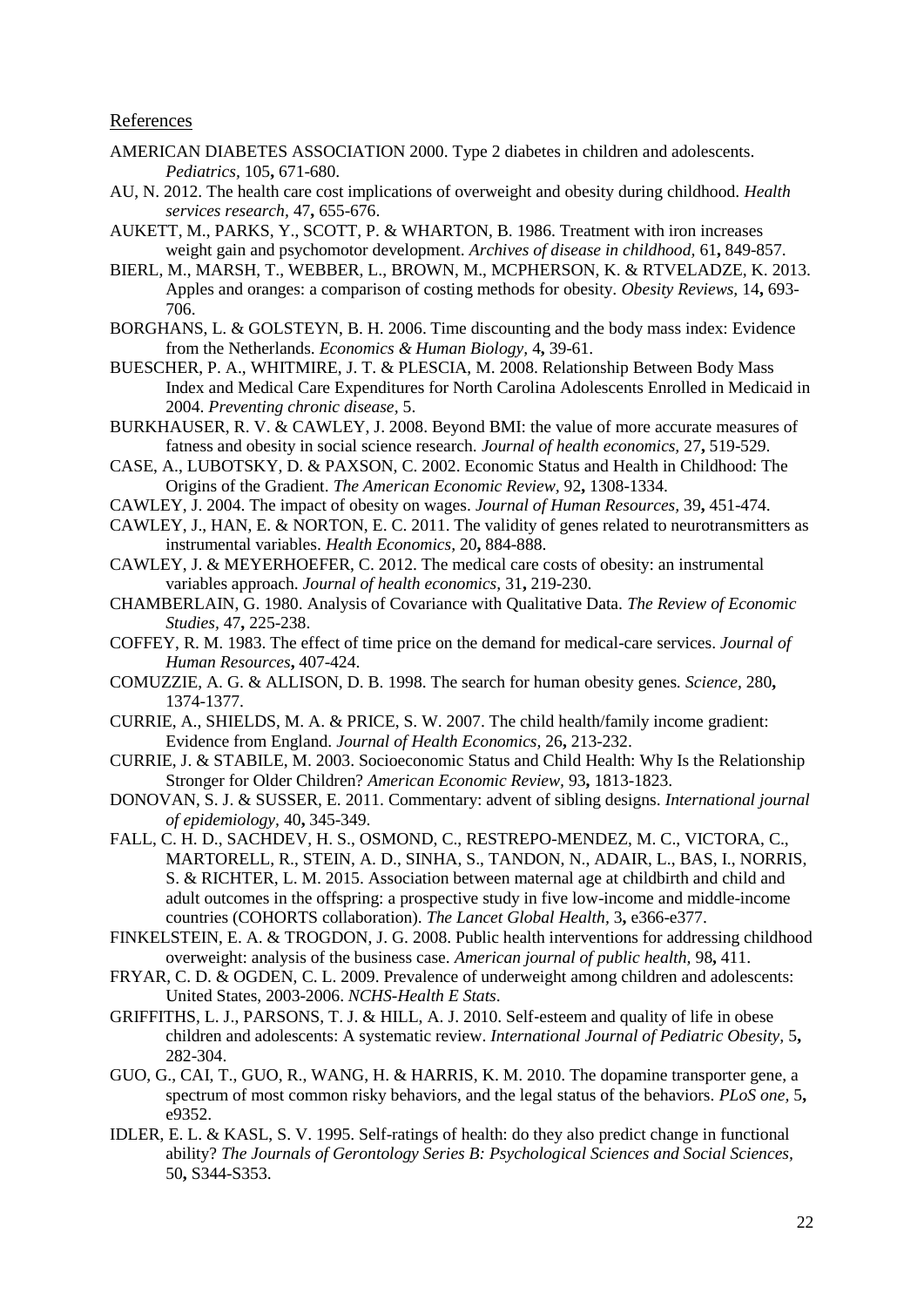- <span id="page-22-21"></span>IMBENS, G. W. & ANGRIST, J. D. 1994. Identification and estimation of local average treatment effects. *Econometrica,* 62**,** 467-475.
- <span id="page-22-4"></span>JANSSEN, I., LAM, M. & KATZMARZYK, P. 2009. Influence of overweight and obesity on physician costs in adolescents and adults in Ontario, Canada. *Obesity Reviews,* 10**,** 51-57.
- <span id="page-22-0"></span>JOHN, J., WENIG, C. M. & WOLFENSTETTER, S. B. 2010. Recent economic findings on childhood obesity: cost-of-illness and cost-effectiveness of interventions. *Current Opinion in Clinical Nutrition & Metabolic Care,* 13**,** 305-313.
- <span id="page-22-1"></span>JOHN, J., WOLFENSTETTER, S. B. & WENIG, C. M. 2012. An economic perspective on childhood obesity: recent findings on cost of illness and cost effectiveness of interventions. *Nutrition,* 28**,** 829-839.
- <span id="page-22-3"></span>JOHNSON, E., MCINNES, M. M. & SHINOGLE, J. A. 2006. What is the economic cost of overweight children? *Eastern Economic Journal***,** 171-187.
- <span id="page-22-11"></span>JONES, A. M. 2000. Health econometrics. *Handbook of health economics,* 1**,** 265-344.
- <span id="page-22-5"></span>JUONALA, M., MAGNUSSEN, C. G., BERENSON, G. S., VENN, A., BURNS, T. L., SABIN, M. A., SRINIVASAN, S. R., DANIELS, S. R., DAVIS, P. H. & CHEN, W. 2011. Childhood adiposity, adult adiposity, and cardiovascular risk factors. *New England Journal of Medicine,* 365**,** 1876-1885.
- <span id="page-22-15"></span>JURGES, H., AVENDANO, M. & MACKENBACH, J. P. 2008. Are different measures of self-rated health comparable? An assessment in five European countries. *Eur J Epidemiol,* 23**,** 773-81.
- <span id="page-22-24"></span>KINGE, J. M. & MORRIS, S. 2010. Socioeconomic variation in the impact of obesity on healthrelated quality of life. *Social science & medicine,* 71**,** 1864-1871.
- <span id="page-22-23"></span>KISH, L. & FRANKEL, M. R. 1974. Inference from complex samples. *Journal of the Royal Statistical Society. Series B (Methodological)***,** 1-37.
- <span id="page-22-22"></span>KITAZAWA, Y. 2012. Hyperbolic transformation and average elasticity in the framework of the fixed effects logit model. *Theoretical Economics Letters,* 2**,** 192.
- <span id="page-22-17"></span>KLINE, B. & TOBIAS, J. L. 2008. The wages of BMI: Bayesian analysis of a skewed treatment– response model with nonparametric endogeneity. *Journal of Applied Econometrics,* 23**,** 767- 793.
- <span id="page-22-10"></span>KOMLOS, J., SMITH, P. K. & BOGIN, B. 2004. Obesity and the rate of time preference: is there a connection? *Journal of biosocial science,* 36**,** 209-219.
- <span id="page-22-16"></span>LINDEBOOM, M., LUNDBORG, P. & VAN DER KLAAUW, B. 2010. Assessing the impact of obesity on labor market outcomes. *Economics & Human Biology,* 8**,** 309-319.
- <span id="page-22-18"></span>MAES, H. H., NEALE, M. C. & EAVES, L. J. 1997. Genetic and environmental factors in relative body weight and human adiposity. *Behavior genetics,* 27**,** 325-351.
- <span id="page-22-2"></span>MONHEIT, A. C., VISTNES, J. P. & ROGOWSKI, J. A. 2009. Overweight in adolescents: implications for health expenditures. *Economics & Human Biology,* 7**,** 55-63.
- <span id="page-22-20"></span>MURAMATSU, T. & HIGUCHI, S. 1995. Dopamine transporter gene polymorphism and alcoholism. *Biochemical and biophysical research communications,* 211**,** 28-32.
- <span id="page-22-12"></span>MURPHY, M. Z. 1987. The importance of sample selection bias in the estimation of medical care demand equations. *Eastern Economic Journal***,** 19-29.
- <span id="page-22-14"></span>NATIONAL CENTRE FOR SOCIAL RESEARCH AND DEPARTMENT OF EPIDEMIOLOGY AND PUBLIC HEALTH UNIVERSITY COLLEGE LONDON (UCL) 1997 - 2013. Health Survey for England. Colchester, Essex: UK Data Archive
- <span id="page-22-7"></span>NATIONAL INSTITUTE FOR HEALTH AND CLINICAL EXCELLENCE (NICE) 2014. Obesity: identification, assessment and management of overweight and obesity in children, young people and adults. NICE.
- <span id="page-22-9"></span>NATIONAL INSTITUTE OF MENTAL HEALTH 2008. Mental Health Medications. National Institutes of Health NIH.
- <span id="page-22-13"></span>NIELSEN, T. H. 2013. The Relationship between Self-rated Health and Hospital Records.
- <span id="page-22-19"></span>NORTON, E. C. & HAN, E. 2008. Genetic information, obesity, and labor market outcomes. *Health Economics,* 17**,** 1089-1104.
- <span id="page-22-8"></span>PICTON, S. V. 1998. Aspects of altered metabolism in children with cancer. *International Journal of Cancer,* 78**,** 62-64.
- <span id="page-22-6"></span>POUSSA, M., SCHLENZKA, D. & YRJÖNEN, T. 2003. Body mass index and slipped capital femoral epiphysis. *Journal of Pediatric Orthopaedics B,* 12**,** 369-371.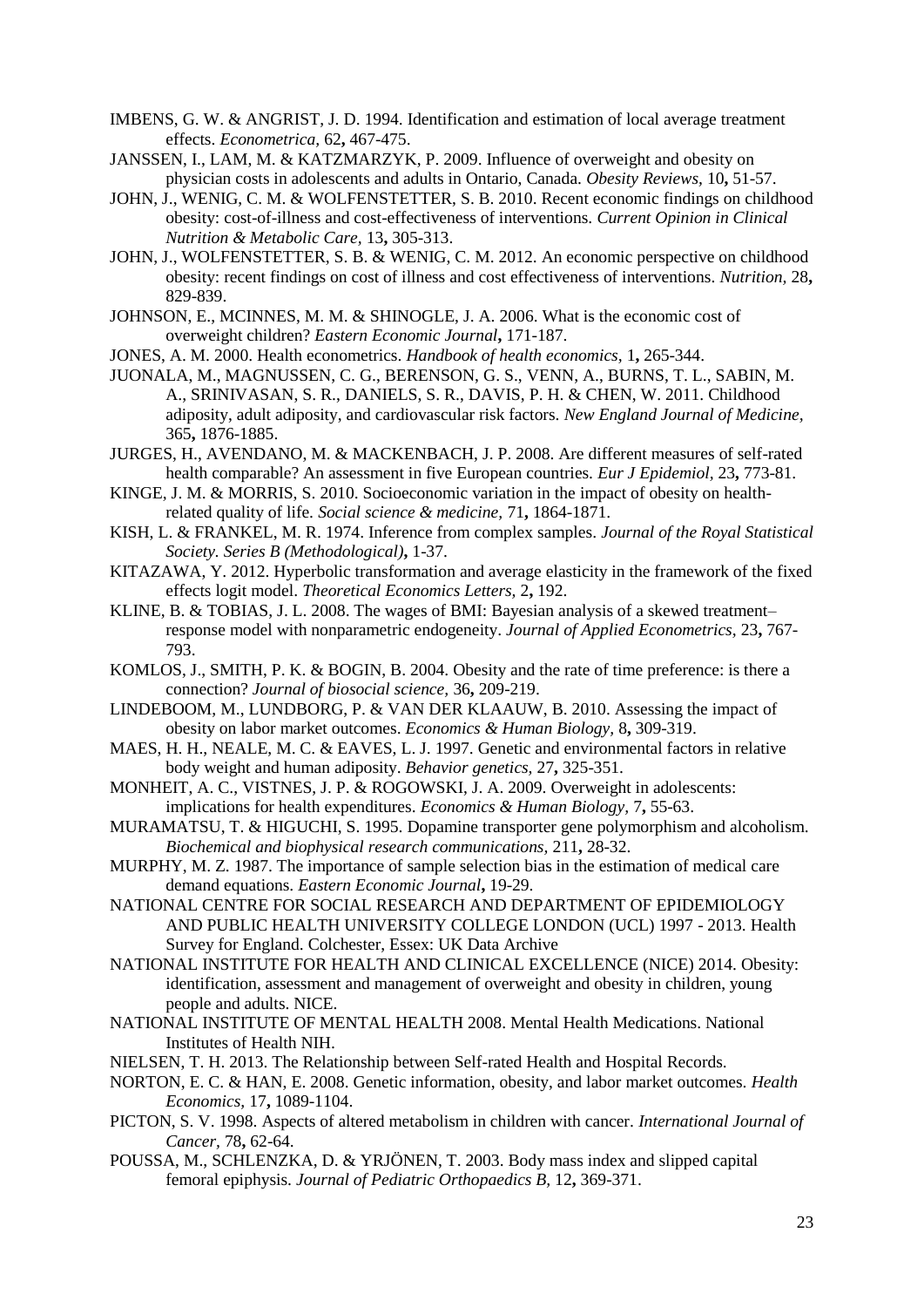<span id="page-23-4"></span>RABBETT, H., ELBADRI, A., THWAITES, R., NORTHOVER, H., DADY, I., FIRTH, D., HILLIER, V., MILLER, V. & THOMAS, A. 1996. Quality of life in children with Crohn's disease. *Journal of pediatric gastroenterology and nutrition,* 23**,** 528-533.

- <span id="page-23-3"></span>RASHID, M. & ROBERTS, E. A. 2000. Nonalcoholic steatohepatitis in children. *Journal of pediatric gastroenterology and nutrition,* 30**,** 48-53.
- <span id="page-23-8"></span>REINHOLD, S. & JÜRGES, H. 2012. Parental income and child health in Germany. *Health Economics,* 21**,** 562-579.
- <span id="page-23-18"></span>SCHAIBLE, U. E. & STEFAN, H. 2007. Malnutrition and infection: complex mechanisms and global impacts. *PLoS med,* 4**,** e115.
- <span id="page-23-17"></span>SILVA, J. S. & KEMP, G. C. 2016. Partial effects in fixed effects models.
- <span id="page-23-1"></span>SKINNER, A. C., MAYER, M. L., FLOWER, K. & WEINBERGER, M. 2008. Health status and health care expenditures in a nationally representative sample: how do overweight and healthy-weight children compare? *Pediatrics,* 121**,** e269-e277.
- <span id="page-23-6"></span>SMITH, P. K., BOGIN, B. & BISHAI, D. 2005. Are time preference and body mass index associated?: Evidence from the National Longitudinal Survey of Youth. *Economics & Human Biology,* 3**,** 259-270.
- <span id="page-23-5"></span>SOLIMAN, A. T., AL DABBAGH, M. M., HABBOUB, A. H., ADEL, A., AL HUMAIDY, N. & ABUSHAHIN, A. 2009. Linear growth in children with iron deficiency anemia before and after treatment. *Journal of tropical pediatrics***,** fmp011.
- <span id="page-23-11"></span>STAIGER, D. & STOCK, J. H. 1997. Instrumental Variables Regression with Weak Instruments. *Econometrica: Journal of the Econometric Society***,** 557-586.
- <span id="page-23-12"></span>SØRENSEN, T., HOLST, C. & STUNKARD, A. J. 1992. Childhood body mass index--genetic and familial environmental influences assessed in a longitudinal adoption study. *International journal of obesity and related metabolic disorders: journal of the International Association for the Study of Obesity,* 16**,** 705-714.
- <span id="page-23-15"></span>TERZA, J. V., BASU, A. & RATHOUZ, P. J. 2008a. Two-stage residual inclusion estimation: addressing endogeneity in health econometric modeling. *Journal of health economics,* 27**,** 531-543.
- <span id="page-23-16"></span>TERZA, J. V., BRADFORD, W. D. & DISMUKE, C. E. 2008b. The use of linear instrumental variables methods in health services research and health economics: a cautionary note. *Health Services Research,* 43**,** 1102-1120.
- <span id="page-23-2"></span>TRASANDE, L. & CHATTERJEE, S. 2009. The impact of obesity on health service utilization and costs in childhood. *Obesity,* 17**,** 1749-1754.
- <span id="page-23-10"></span>TROGDON, J. G., NONNEMAKER, J. & PAIS, J. 2008. Peer effects in adolescent overweight. *Journal of health economics,* 27**,** 1388-1399.
- <span id="page-23-19"></span>TROIANO, R. P. & FLEGAL, K. M. 1998. Overweight children and adolescents: description, epidemiology, and demographics. *Pediatrics,* 101**,** 497-504.
- <span id="page-23-0"></span>TSIROS, M. D., OLDS, T., BUCKLEY, J. D., GRIMSHAW, P., BRENNAN, L., WALKLEY, J., HILLS, A. P., HOWE, P. R. C. & COATES, A. M. 2009. Health-related quality of life in obese children and adolescents. *International Journal of Obesity,* 33**,** 387-400.
- <span id="page-23-7"></span>VAN DOORSLAER, E. & GERDTHAM, U.-G. 2003. Does inequality in self-assessed health predict inequality in survival by income? Evidence from Swedish data. *Social science & medicine,* 57**,** 1621-1629.
- <span id="page-23-13"></span>VOGLER, G. P., SØRENSEN, T., STUNKARD, A. J., SRINIVASAN, M. & RAO, D. 1995. Influences of genes and shared family environment on adult body mass index assessed in an adoption study by a comprehensive path model. *International journal of obesity and related metabolic disorders: journal of the International Association for the Study of Obesity,* 19**,** 40- 45.
- <span id="page-23-14"></span>WARDLE, J., CARNELL, S., HAWORTH, C. M. & PLOMIN, R. 2008. Evidence for a strong genetic influence on childhood adiposity despite the force of the obesogenic environment. *The American journal of clinical nutrition,* 87**,** 398-404.
- <span id="page-23-9"></span>WHO MULTICENTRE GROWTH REFERENCE STUDY GROUP 2006. WHO Child Growth Standards: Length/height-for-age, weight-for-age, weight-for-length, weight-for-height and body mass index-for-age: Methods and development. Geneva: World Health Organization.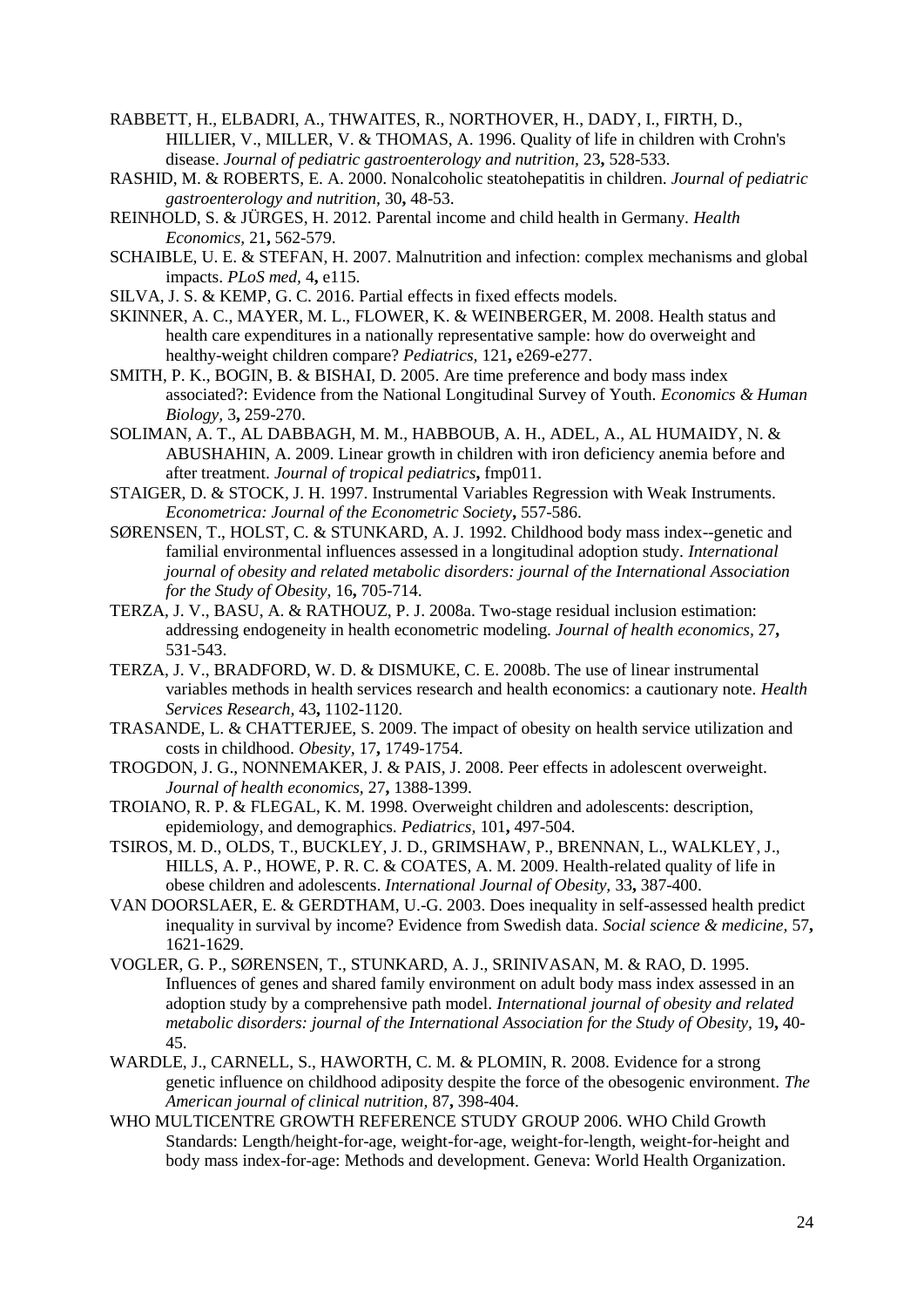- <span id="page-24-0"></span>WING, Y., HUI, S., PAK, W., HO, C., CHEUNG, A., LI, A. & FOK, T. 2003. A controlled study of sleep related disordered breathing in obese children. *Archives of Disease in Childhood,* 88**,** 1043-1047.
- <span id="page-24-3"></span>WOOLDRIDGE, J. M. 2015. Control function methods in applied econometrics. *Journal of Human Resources,* 50**,** 420-445.
- <span id="page-24-2"></span>WORLD HEALTH ORGANIZATION 2011. Growth reference 5-19 years: BMI-for-age (5-19 years). *Geneva: WHO. Available online at: [http://www.who.int/growthref/who2007\\_bmi\\_for\\_age/en/,](http://www.who.int/growthref/who2007_bmi_for_age/en/) assessed,* 12.
- <span id="page-24-1"></span>YOUNG, K. M., NORTHERN, J. J., LISTER, K. M., DRUMMOND, J. A. & O'BRIEN, W. H. 2007. A meta-analysis of family-behavioral weight-loss treatments for children. *Clinical Psychology Review,* 27**,** 240-249.

Table 1: Summary statistics for each sample based on Health Survey for England 1998-2013

|                    | <b>SAH</b> sample |         |        | Doctor visit sample | <b>Medication use sample</b> |         |  |
|--------------------|-------------------|---------|--------|---------------------|------------------------------|---------|--|
|                    | Full              | Sibling | Full   | Sibling             | Full                         | Sibling |  |
| Total (N)          | 29,958            | 21,116  | 11,445 | 8,203               | 20,294                       | 14,447  |  |
| Male $(N)$         | 15,103            | 10,688  | 5,803  | 4,055               | 10,150                       | 7,252   |  |
| Female (N)         | 14,855            | 10,428  | 5,642  | 4,148               | 10,144                       | 7,195   |  |
| Aged $4-12(N)$     | 18,767            | 13,517  | 7,327  | 5,361               | 12,690                       | 9,208   |  |
| Aged 13-18 (N)     | 11,191            | 7,599   | 4,118  | 2,842               | 7,604                        | 5,239   |  |
| Obese $(\%)$       | 10.3              | 9.7     | 9.6    | 8.9                 | 10.2                         | 9.5     |  |
| Age (mean)         | 10.8              | 10.8    | 10.6   | 10.7                | 10.8                         | 10.8    |  |
| Survey year $(\%)$ |                   |         |        |                     |                              |         |  |
| 1998               | 11.2              | 11.6    | 29.3   | 29.8                | 14.5                         | 15.0    |  |
| 1999               | 5.6               | 5.8     | 14.6   | 14.9                | 0.9                          | 0.9     |  |
| 2000               | 5.6               | 5.9     | 14.7   | 15.2                | 1.1                          | 1.1     |  |
| 2001               | 10.1              | 10.0    | 26.4   | 25.6                | 12.4                         | 12.3    |  |
| 2002               | 5.7               | 5.6     | 15.0   | 14.5                | 7.2                          | 7.1     |  |
| 2003               | 9.9               | 10.1    | 0.0    | 0.0                 | 11.6                         | 11.8    |  |
| 2004               | 4.2               | 4.0     | 0.0    | 0.0                 | 0.7                          | 0.7     |  |
| 2005               | 4.7               | 4.6     | 0.0    | 0.0                 | 5.2                          | 5.2     |  |
| 2006               | 8.9               | 9.0     | 0.0    | 0.0                 | 10.2                         | 10.3    |  |
| 2007               | 4.4               | 4.3     | 0.0    | 0.0                 | 4.9                          | 4.9     |  |
| 2008               | 8.8               | 8.8     | 0.0    | 0.0                 | 9.7                          | 9.7     |  |
| 2009               | 2.8               | 2.8     | 0.0    | 0.0                 | 3.1                          | 3.2     |  |
| 2010               | 4.7               | 4.5     | 0.0    | 0.0                 | 4.8                          | 4.7     |  |
| 2011               | 4.4               | 4.0     | 0.0    | 0.0                 | 4.4                          | 4.2     |  |
| 2012               | 4.4               | 4.4     | 0.0    | 0.0                 | 4.2                          | 4.2     |  |
| 2013               | 4.8               | 4.5     | 0.0    | 0.0                 | 5.1                          | 4.9     |  |

SAH: self-assessed health

Table 2: The impact of BMI and obesity on good self-assessed health

|                          | <b>Full sample</b> |   |                       |   |                  | <b>Sibling sample</b> |                      |                           |                           |   |
|--------------------------|--------------------|---|-----------------------|---|------------------|-----------------------|----------------------|---------------------------|---------------------------|---|
|                          | Probit $(Eq. 1)$   |   | 2SRI-probit (Eq. 4)   |   | Probit $(Eq. 1)$ |                       | Sibling-FE $(Eq. 2)$ |                           |                           |   |
|                          | <i>M.E.</i>        | Z | <i>M.E.</i>           | Z | Endog. test M.E. |                       | Z                    | $M.E. *$                  | A.S.E                     | Z |
| <b>BMI</b> (continuous)  |                    |   |                       |   |                  |                       |                      |                           |                           |   |
| Total                    | $-0.0034 - 8.62$   |   | $-0.0094 - 6.92449$   |   |                  | $-0.0029 - 6.83$      |                      | $-0.0135 - 0.0034 - 3.97$ |                           |   |
| Male                     | $-0.0034 - 5.88$   |   | $-0.0104 - 5.15$ 3.74 |   |                  | $-0.0026 - 4.22$      |                      | $-0.0124 - 0.0033 - 1.95$ |                           |   |
| Female                   | $-0.0034 - 6.19$   |   | $-0.0084 - 4.50280$   |   |                  | $-0.0029 - 5.04$      |                      |                           | $-0.0159 - 0.0043 - 2.36$ |   |
| Aged 4-12 -0.0013 -2.25  |                    |   | $-0.0100 - 5.09$ 4.53 |   |                  | $-0.0014 - 2.39$      |                      |                           | 0.0035 0.0008 0.52        |   |
| Aged 13-18 -0.0053 -9.11 |                    |   | $-0.0101 - 4.9322.52$ |   |                  | $-0.0046 - 6.77$      |                      |                           | $-0.0003 - 0.0060 - 3.43$ |   |
| <b>Obesity (binary)</b>  |                    |   |                       |   |                  |                       |                      |                           |                           |   |
| Total                    | $-0.0377 - 8.89$   |   | $-0.1255 - 6.59$ 4.64 |   |                  | $-0.0336 - 7.03$      |                      |                           | $-0.1600 - 0.0421 - 4.34$ |   |
| Male                     | $-0.0365 - 6.22$   |   | $-0.1319 - 4.92$ 3.80 |   |                  | $-0.0296$             | $-4.42$              | $-0.1841 - 0.0467 - 2.65$ |                           |   |
| Female                   | $-0.0377 - 6.29$   |   | $-0.1165 - 4.2329$    |   |                  | $-0.0365 - 5.32$      |                      | $-0.1147 - 0.0470 - 2.22$ |                           |   |
| Aged 4-12 -0.0149 -3.09  |                    |   | $-0.0918 - 4.11$ 3.57 |   |                  | $-0.0143$             | $-2.59$              |                           | $-0.0190 - 0.0039 - 0.29$ |   |
| Aged 13-18 -0.0740 -9.94 |                    |   | $-0.1816 - 5.31$ 3.45 |   |                  | $-0.0687$             | $-7.63$              |                           | $-0.0022 - 0.0824 - 3.47$ |   |

\*The MEs for the based on the sibling-FE logit model are calculated setting the FE equal to zero. A.S.E: average semi elasticity estimated following [\(Kitazawa, 2012,](#page-22-22) [Silva and Kemp, 2016\)](#page-23-17).

All F-test of the instruments are above the value of F=20.